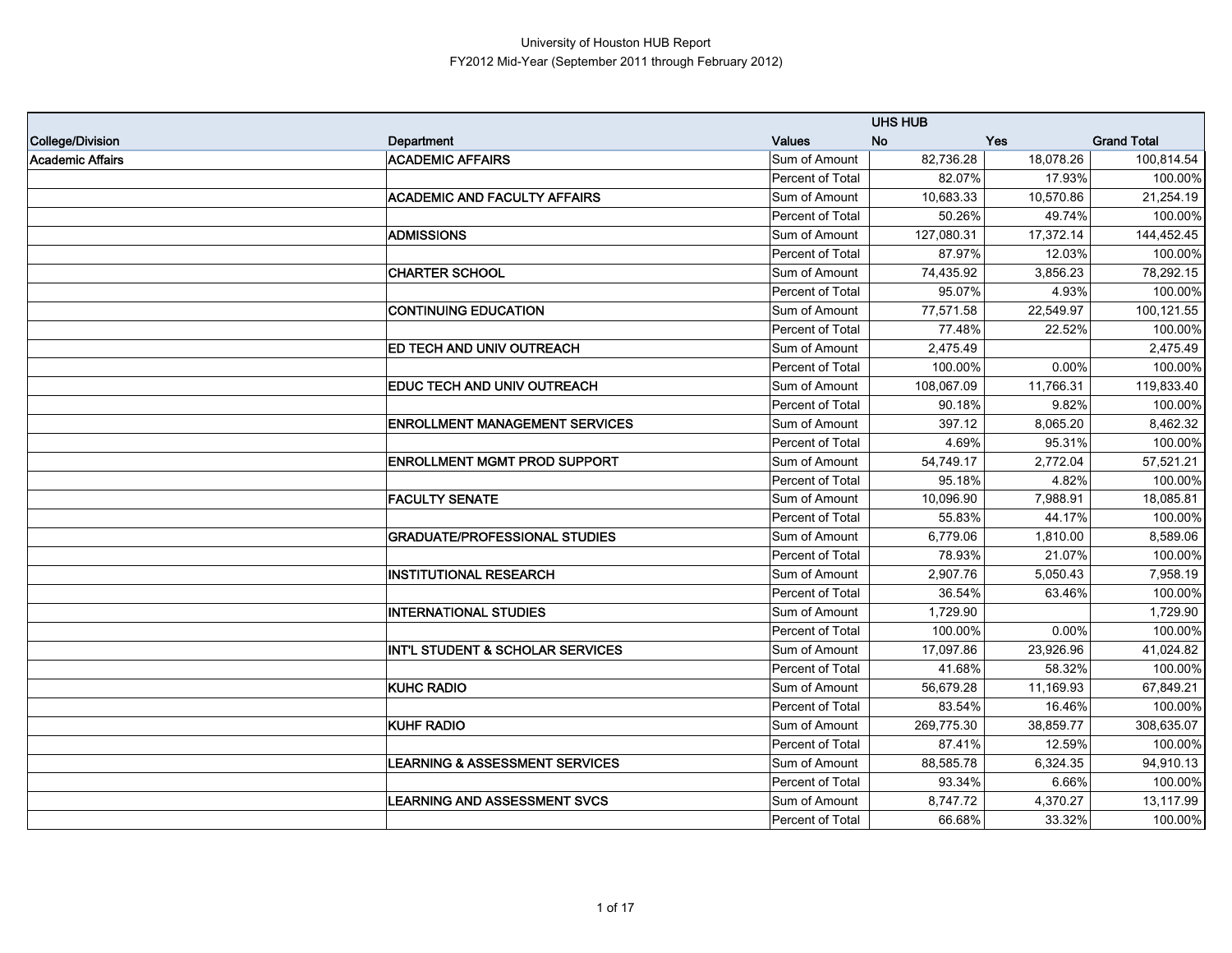|                                          |                                       |                  | <b>UHS HUB</b> |            |                    |
|------------------------------------------|---------------------------------------|------------------|----------------|------------|--------------------|
| <b>College/Division</b>                  | Department                            | <b>Values</b>    | <b>No</b>      | <b>Yes</b> | <b>Grand Total</b> |
| <b>Academic Affairs</b>                  | LEARNING SUPPORT SERVICES             | Sum of Amount    | 11,980.34      | 10,195.18  | 22,175.52          |
|                                          |                                       | Percent of Total | 54.03%         | 45.97%     | 100.00%            |
|                                          | <b>ONLINE FUNCTIONAL SUPPORT</b>      | Sum of Amount    | 14,246.32      | 52.98      | 14,299.30          |
|                                          |                                       | Percent of Total | 99.63%         | 0.37%      | 100.00%            |
|                                          | PUBLIC BROADCASTING                   | Sum of Amount    | 24,332.87      |            | 24,332.87          |
|                                          |                                       | Percent of Total | 100.00%        | 0.00%      | 100.00%            |
|                                          | <b>REGISTRATION AND ACADEMIC RECO</b> | Sum of Amount    | 81,374.05      | 11,675.26  | 93,049.31          |
|                                          |                                       | Percent of Total | 87.45%         | 12.55%     | 100.00%            |
|                                          | <b>SCHOLARSHIPS AND FINANCIAL AID</b> | Sum of Amount    | 44,915.74      | 33,358.84  | 78,274.58          |
|                                          |                                       | Percent of Total | 57.38%         | 42.62%     | 100.00%            |
|                                          | TV PUBLIC BROADCASTING                | Sum of Amount    | 623,195.85     | 44,975.29  | 668,171.14         |
|                                          |                                       | Percent of Total | 93.27%         | 6.73%      | 100.00%            |
|                                          | UH OFF-CAMPUS SUPPORT                 | Sum of Amount    | 197,320.86     | 80,060.71  | 277,381.57         |
|                                          |                                       | Percent of Total | 71.14%         | 28.86%     | 100.00%            |
|                                          | UH WELCOME CENTER                     | Sum of Amount    | 7,734.25       | 9,989.59   | 17,723.84          |
|                                          |                                       | Percent of Total | 43.64%         | 56.36%     | 100.00%            |
|                                          | UNDERGRADUATE SCHOLARS                | Sum of Amount    | 13,202.98      | 23,054.23  | 36,257.21          |
|                                          |                                       | Percent of Total | 36.41%         | 63.59%     | 100.00%            |
|                                          | UNDERGRADUATE STUDIES                 | Sum of Amount    | 2,420.04       | 4,161.59   | 6,581.63           |
|                                          |                                       | Percent of Total | 36.77%         | 63.23%     | 100.00%            |
|                                          | <b>URBAN EXPERIENCE VPSA</b>          | Sum of Amount    | 1,933.73       | 8,635.97   | 10,569.70          |
|                                          |                                       | Percent of Total | 18.30%         | 81.70%     | 100.00%            |
|                                          | <b>VETERAN SERVICES</b>               | Sum of Amount    | 7,854.71       | 4,866.30   | 12,721.01          |
|                                          |                                       | Percent of Total | 61.75%         | 38.25%     | 100.00%            |
| <b>Academic Affairs Sum of Amount</b>    |                                       |                  | 2,031,107.59   | 425,557.57 | 2,456,665.16       |
| <b>Academic Affairs Percent of Total</b> |                                       |                  | 82.68%         | 17.32%     | 100.00%            |
| Administration and Finance               | <b>ADMINISTRATION &amp; FINANCE</b>   | Sum of Amount    | 29,292.61      | 29,643.60  | 58,936.21          |
|                                          |                                       | Percent of Total | 49.70%         | 50.30%     | 100.00%            |
|                                          | <b>AUXILIARY SERVICES OPERATIONS</b>  | Sum of Amount    | 97,499.15      | 2,226.52   | 99,725.67          |
|                                          |                                       | Percent of Total | 97.77%         | 2.23%      | 100.00%            |
|                                          | <b>BUDGET</b>                         | Sum of Amount    | 3,461.06       | 166.74     | 3,627.80           |
|                                          |                                       | Percent of Total | 95.40%         | 4.60%      | 100.00%            |
|                                          | <b>BUSINESS SERVICES OPERATIONS</b>   | Sum of Amount    | 4,389.96       | 1,541.50   | 5,931.46           |
|                                          |                                       | Percent of Total | 74.01%         | 25.99%     | 100.00%            |
|                                          | <b>CENTRAL FACILITY SERVICES</b>      | Sum of Amount    | 34,104.70      | 11,509.40  | 45,614.10          |
|                                          |                                       | Percent of Total | 74.77%         | 25.23%     | 100.00%            |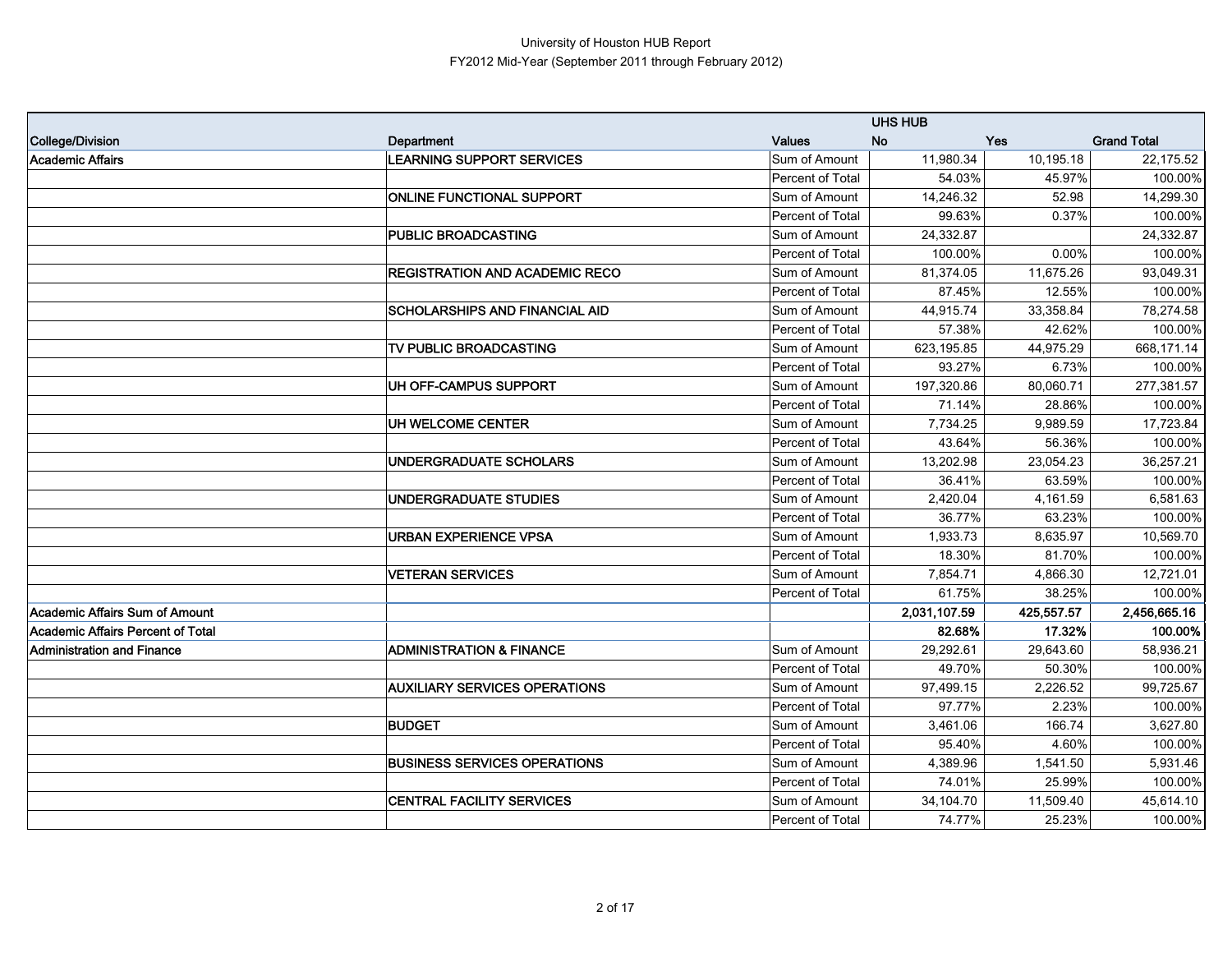|                                   |                                                  |                         | <b>UHS HUB</b> |               |                    |
|-----------------------------------|--------------------------------------------------|-------------------------|----------------|---------------|--------------------|
| College/Division                  | Department                                       | <b>Values</b>           | <b>No</b>      | <b>Yes</b>    | <b>Grand Total</b> |
| <b>Administration and Finance</b> | <b>CULLEN PERFORMANCE HALL</b>                   | Sum of Amount           | 39,473.54      | 8,404.48      | 47,878.02          |
|                                   |                                                  | <b>Percent of Total</b> | 82.45%         | 17.55%        | 100.00%            |
|                                   | <b>ENTERPRISE SYSTEMS</b>                        | Sum of Amount           | 2,150,290.99   | 961,254.02    | 3,111,545.01       |
|                                   |                                                  | <b>Percent of Total</b> | 69.11%         | 30.89%        | 100.00%            |
|                                   | <b>ENVIRONMENTAL HEALTH RISK MGMT</b>            | Sum of Amount           | 80,717.54      | 2,046.51      | 82,764.05          |
|                                   |                                                  | Percent of Total        | 97.53%         | 2.47%         | 100.00%            |
|                                   | <b>FACILITIES MANAGEMENT</b>                     | Sum of Amount           | 284,815.15     | 60,288.06     | 345,103.21         |
|                                   |                                                  | <b>Percent of Total</b> | 82.53%         | 17.47%        | 100.00%            |
|                                   | <b>FACILITIES OPERATION &amp; MAINT</b>          | Sum of Amount           | 277,811.31     | 73,105.76     | 350,917.07         |
|                                   |                                                  | Percent of Total        | 79.17%         | 20.83%        | 100.00%            |
|                                   | <b>FACILITIES PLANNING &amp; CONSTRUCTION</b>    | Sum of Amount           | 55,488,036.15  | 25,464,722.14 | 80,952,758.29      |
|                                   |                                                  | Percent of Total        | 68.54%         | 31.46%        | 100.00%            |
|                                   | <b>FINANCE-A&amp;F</b>                           | Sum of Amount           | 125,523.27     | 4,891.71      | 130,414.98         |
|                                   |                                                  | Percent of Total        | 96.25%         | 3.75%         | 100.00%            |
|                                   | <b>FINANCIAL REPORTING</b>                       | Sum of Amount           | 210.53         | 548.06        | 758.59             |
|                                   |                                                  | <b>Percent of Total</b> | 27.75%         | 72.25%        | 100.00%            |
|                                   | <b>HIGH PERFORMANCE COMPUTING &amp; NETWORKS</b> | Sum of Amount           | 39,116.41      | 2,432.74      | 41,549.15          |
|                                   |                                                  | Percent of Total        | 94.14%         | 5.86%         | 100.00%            |
|                                   | <b>HUMAN RESOURCES</b>                           | Sum of Amount           | 47,165.19      | 7,617.49      | 54,782.68          |
|                                   |                                                  | Percent of Total        | 86.10%         | 13.90%        | 100.00%            |
|                                   | <b>INST - BUDGET</b>                             | Sum of Amount           | 35,350.48      |               | 35,350.48          |
|                                   |                                                  | Percent of Total        | 100.00%        | 0.00%         | 100.00%            |
|                                   | <b>INST - BUSINESS SERVICES</b>                  | Sum of Amount           | 581,126.24     |               | 581,126.24         |
|                                   |                                                  | Percent of Total        | 100.00%        | 0.00%         | 100.00%            |
|                                   | <b>INST - FINANCE</b>                            | Sum of Amount           | 702.72         |               | 702.72             |
|                                   |                                                  | Percent of Total        | 100.00%        | 0.00%         | 100.00%            |
|                                   | <b>INST - FINANCIAL ACCOUNTING</b>               | Sum of Amount           | 339.70         |               | 339.70             |
|                                   |                                                  | Percent of Total        | 100.00%        | 0.00%         | 100.00%            |
|                                   | <b>INST - FINANCIAL REPORTING</b>                | Sum of Amount           | 77.50          |               | 77.50              |
|                                   |                                                  | Percent of Total        | 100.00%        | 0.00%         | 100.00%            |
|                                   | <b>INST - LOANS</b>                              | Sum of Amount           | 1,067.56       |               | 1,067.56           |
|                                   |                                                  | <b>Percent of Total</b> | 100.00%        | 0.00%         | 100.00%            |
|                                   | <b>INST - PLANT</b>                              | Sum of Amount           | 166,238.03     |               | 166,238.03         |
|                                   |                                                  | Percent of Total        | 100.00%        | 0.00%         | 100.00%            |
|                                   | <b>IMINOR AND PLANNED PROJECTS</b>               | Sum of Amount           | 1,158,153.61   | 301,770.32    | 1,459,923.93       |
|                                   |                                                  | Percent of Total        | 79.33%         | 20.67%        | 100.00%            |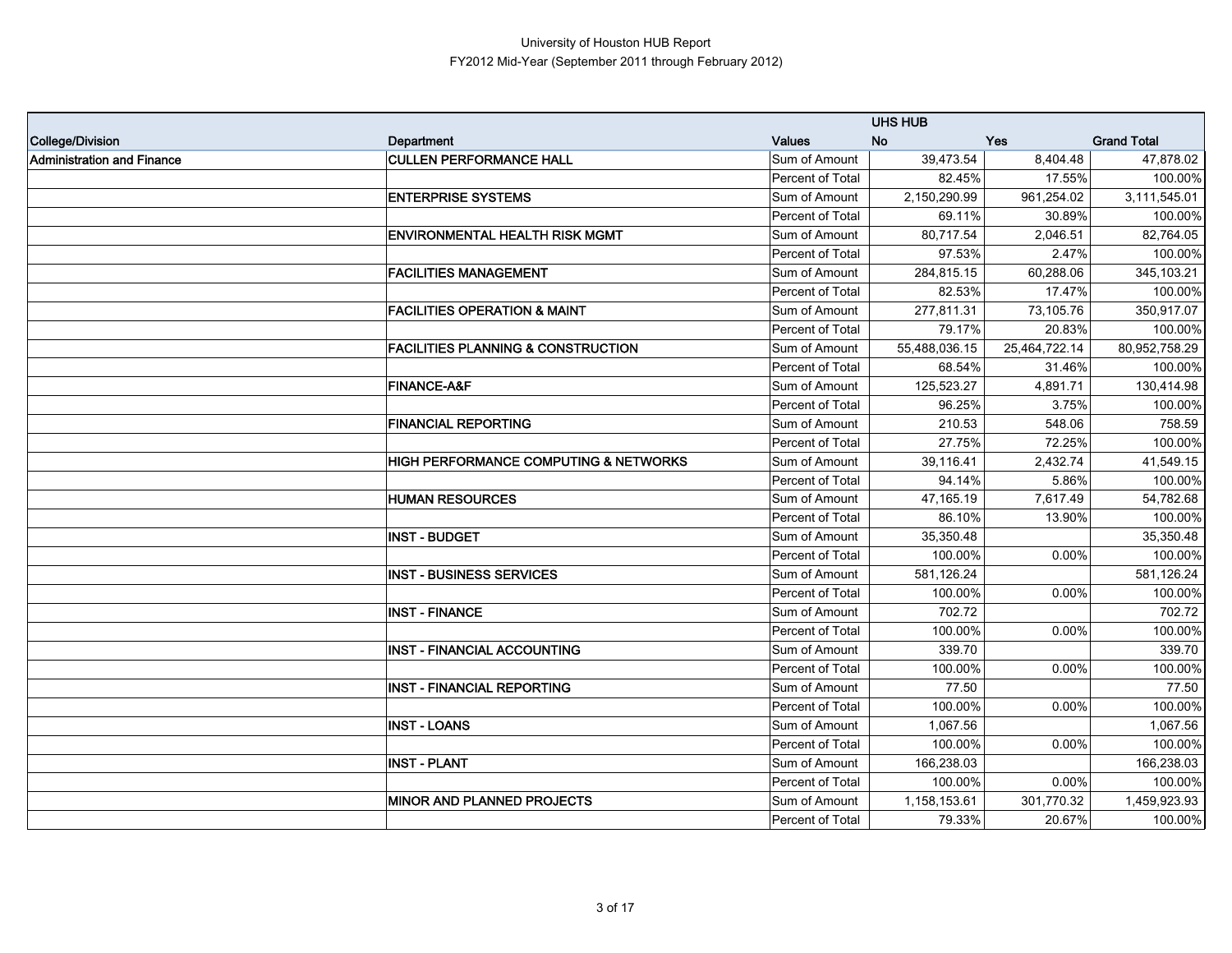|                                   |                                                |                  | <b>UHS HUB</b> |            |                    |
|-----------------------------------|------------------------------------------------|------------------|----------------|------------|--------------------|
| College/Division                  | Department                                     | <b>Values</b>    | <b>No</b>      | <b>Yes</b> | <b>Grand Total</b> |
| <b>Administration and Finance</b> | <b>NORTH ZONE CUSTODIAL</b>                    | Sum of Amount    | 4,300.80       | 521.52     | 4,822.32           |
|                                   |                                                | Percent of Total | 89.19%         | 10.81%     | 100.00%            |
|                                   | <b>ONE CARD PROGRAM</b>                        | Sum of Amount    | 146,149.18     | 388.38     | 146,537.56         |
|                                   |                                                | Percent of Total | 99.73%         | 0.27%      | 100.00%            |
|                                   | <b>PARKING &amp; TRANSPORTATION OPERATIONS</b> | Sum of Amount    | 1,065,836.18   | 254,583.01 | 1,320,419.19       |
|                                   |                                                | Percent of Total | 80.72%         | 19.28%     | 100.00%            |
|                                   | PHY PLANT-AUTOMOTIVE                           | Sum of Amount    | 106,431.47     | 12,575.44  | 119,006.91         |
|                                   |                                                | Percent of Total | 89.43%         | 10.57%     | 100.00%            |
|                                   | PHY PLANT-GROUNDS MAINT                        | Sum of Amount    | 50,122.64      | 11,278.44  | 61,401.08          |
|                                   |                                                | Percent of Total | 81.63%         | 18.37%     | 100.00%            |
|                                   | PHY PLANT-SOLID WASTE                          | Sum of Amount    | 33,469.77      |            | 33,469.77          |
|                                   |                                                | Percent of Total | 100.00%        | 0.00%      | 100.00%            |
|                                   | PHYSICAL PLANT                                 | Sum of Amount    | 498,370.51     | 563,161.30 | 1,061,531.81       |
|                                   |                                                | Percent of Total | 46.95%         | 53.05%     | 100.00%            |
|                                   | <b>POLICE</b>                                  | Sum of Amount    | 231,998.93     | 218,895.24 | 450,894.17         |
|                                   |                                                | Percent of Total | 51.45%         | 48.55%     | 100.00%            |
|                                   | POSTAL SERVICES OPERATIONS                     | Sum of Amount    | 57,341.40      | 4,271.02   | 61,612.42          |
|                                   |                                                | Percent of Total | 93.07%         | 6.93%      | 100.00%            |
|                                   | PRINTING OPERATIONS                            | Sum of Amount    | 101,819.74     | 2,629.07   | 104,448.81         |
|                                   |                                                | Percent of Total | 97.48%         | 2.52%      | 100.00%            |
|                                   | PURCHASED UTILITIES                            | Sum of Amount    | 46,986.00      |            | 46,986.00          |
|                                   |                                                | Percent of Total | 100.00%        | 0.00%      | 100.00%            |
|                                   | <b>REAL ESTATE SERVICES</b>                    | Sum of Amount    | 4,416.45       | 6.34       | 4,422.79           |
|                                   |                                                | Percent of Total | 99.86%         | 0.14%      | 100.00%            |
|                                   | <b>RISK MANAGEMENT</b>                         | Sum of Amount    | 181.52         | 76.17      | 257.69             |
|                                   |                                                | Percent of Total | 70.44%         | 29.56%     | 100.00%            |
|                                   | <b>SKILLED TRADES</b>                          | Sum of Amount    | 27,841.13      | 31,927.38  | 59,768.51          |
|                                   |                                                | Percent of Total | 46.58%         | 53.42%     | 100.00%            |
|                                   | <b>STUDENT FINANCIAL SERVICES</b>              | Sum of Amount    | 86,353.40      | 13,060.87  | 99,414.27          |
|                                   |                                                | Percent of Total | 86.86%         | 13.14%     | 100.00%            |
|                                   | <b>TECHNOLOGY SERVICES &amp; SUPPORT</b>       | Sum of Amount    | 1,555,332.46   | 972,115.50 | 2,527,447.96       |
|                                   |                                                | Percent of Total | 61.54%         | 38.46%     | 100.00%            |
|                                   | <b>UIT SECURITY</b>                            | Sum of Amount    | 259,854.25     | 652.77     | 260,507.02         |
|                                   |                                                | Percent of Total | 99.75%         | 0.25%      | 100.00%            |
|                                   | UNIV PROPERTY SERVICES OPERATIONS              | Sum of Amount    | 1,198,502.07   | 114,840.36 | 1,313,342.43       |
|                                   |                                                | Percent of Total | 91.26%         | 8.74%      | 100.00%            |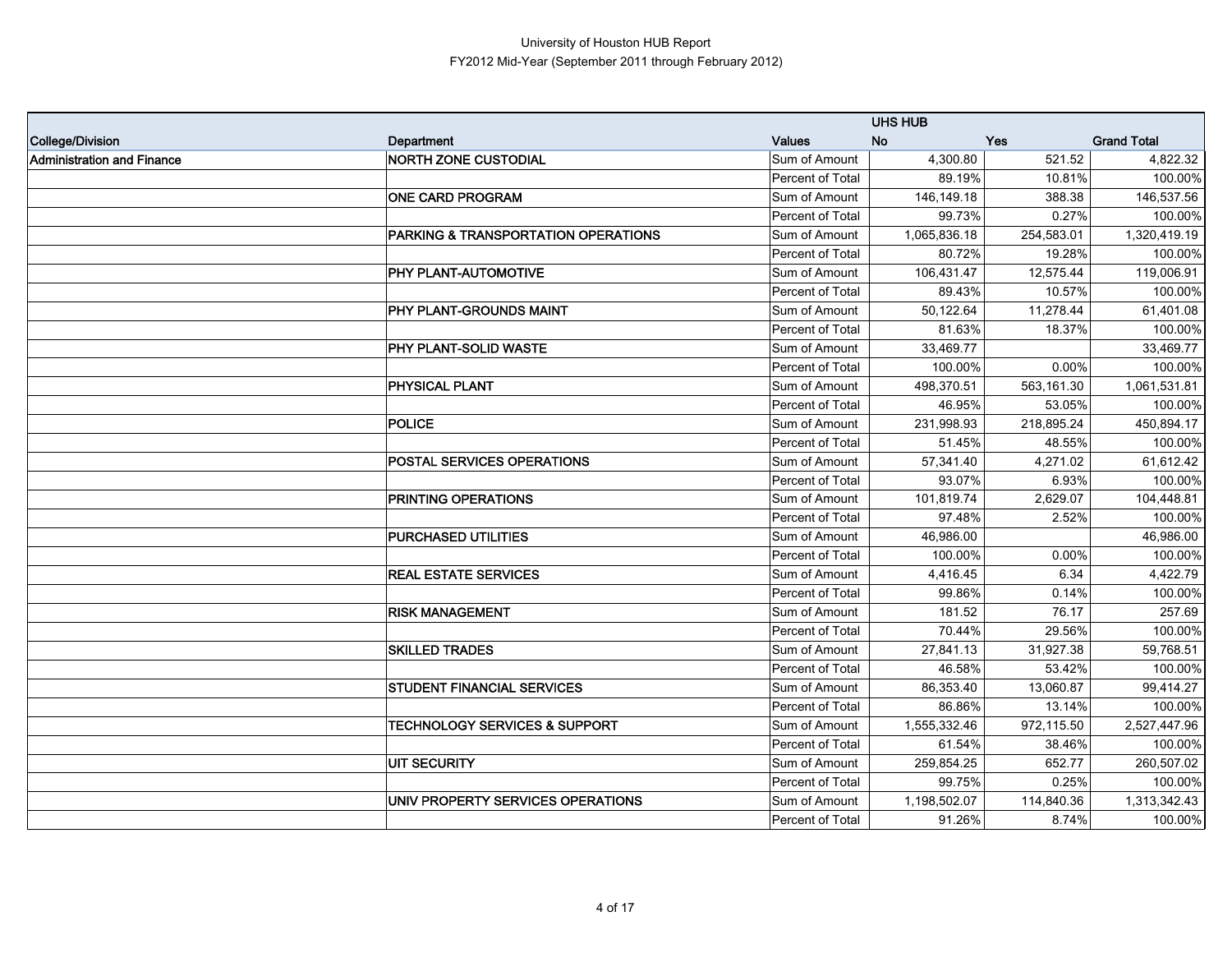|                                             |                                        |                  | <b>UHS HUB</b>   |               |                    |
|---------------------------------------------|----------------------------------------|------------------|------------------|---------------|--------------------|
| College/Division                            | Department                             | <b>Values</b>    | <b>No</b>        | <b>Yes</b>    | <b>Grand Total</b> |
| <b>Administration and Finance</b>           | UNIVERSITY INFORMATION TECHNOLOGY      | Sum of Amount    | 51,471.45        | 13,549.64     | 65,021.09          |
|                                             |                                        | Percent of Total | 79.16%           | 20.84%        | 100.00%            |
| Administration and Finance Sum of Amount    |                                        |                  | 66, 171, 742. 75 | 29,146,701.50 | 95,318,444.25      |
| Administration and Finance Percent of Total |                                        |                  | 69.42%           | 30.58%        | 100.00%            |
| Architecture                                | <b>ARCHITECTURE</b>                    | Sum of Amount    | 105.05           |               | 105.05             |
|                                             |                                        | Percent of Total | 100.00%          | 0.00%         | 100.00%            |
|                                             | <b>DEAN, ARCHITECTURE</b>              | Sum of Amount    | 257,550.59       | 30,413.72     | 287,964.31         |
|                                             |                                        | Percent of Total | 89.44%           | 10.56%        | 100.00%            |
| <b>Architecture Sum of Amount</b>           |                                        |                  | 257,655.64       | 30,413.72     | 288,069.36         |
| Architecture Percent of Total               |                                        |                  | 89.44%           | 10.56%        | 100.00%            |
| <b>Athletics</b>                            | <b>BASEBALL</b>                        | Sum of Amount    | 61,035.48        | 496.43        | 61,531.91          |
|                                             |                                        | Percent of Total | 99.19%           | 0.81%         | 100.00%            |
|                                             | <b>FOOTBALL</b>                        | Sum of Amount    | 812,112.13       | 265,517.04    | 1,077,629.17       |
|                                             |                                        | Percent of Total | 75.36%           | 24.64%        | 100.00%            |
|                                             | <b>INTERCOLLEGIATE ATHLETICS</b>       | Sum of Amount    | 2,315,447.15     | 378,452.24    | 2,693,899.39       |
|                                             |                                        | Percent of Total | 85.95%           | 14.05%        | 100.00%            |
|                                             | <b>MEN &amp; WOMEN'S CROSS COUNTRY</b> | Sum of Amount    | 10,095.77        |               | 10,095.77          |
|                                             |                                        | Percent of Total | 100.00%          | 0.00%         | 100.00%            |
|                                             | <b>MEN'S BASKETBALL</b>                | Sum of Amount    | 242,599.39       | 68,314.94     | 310,914.33         |
|                                             |                                        | Percent of Total | 78.03%           | 21.97%        | 100.00%            |
|                                             | <b>MEN'S GOLF</b>                      | Sum of Amount    | 21,544.35        | 402.03        | 21,946.38          |
|                                             |                                        | Percent of Total | 98.17%           | 1.83%         | 100.00%            |
|                                             | <b>MEN'S TRACK AND FIELD</b>           | Sum of Amount    | 100,733.47       | 6,399.96      | 107,133.43         |
|                                             |                                        | Percent of Total | 94.03%           | 5.97%         | 100.00%            |
|                                             | <b>WOMEN'S BASKETBALL</b>              | Sum of Amount    | 102,153.57       | 15,522.95     | 117,676.52         |
|                                             |                                        | Percent of Total | 86.81%           | 13.19%        | 100.00%            |
|                                             | <b>WOMEN'S SOCCER</b>                  | Sum of Amount    | 51,516.32        | 529.00        | 52,045.32          |
|                                             |                                        | Percent of Total | 98.98%           | 1.02%         | 100.00%            |
|                                             | <b>WOMEN'S SOFTBALL</b>                | Sum of Amount    | 36,520.38        | 4,544.07      | 41,064.45          |
|                                             |                                        | Percent of Total | 88.93%           | 11.07%        | 100.00%            |
|                                             | <b>WOMEN'S SWIMMING &amp; DIVING</b>   | Sum of Amount    | 29,311.83        | 272.75        | 29,584.58          |
|                                             |                                        | Percent of Total | 99.08%           | 0.92%         | 100.00%            |
|                                             | <b>WOMEN'S TENNIS</b>                  | Sum of Amount    | 21,869.11        |               | 21,869.11          |
|                                             |                                        | Percent of Total | 100.00%          | 0.00%         | 100.00%            |
|                                             | <b>WOMEN'S TRACK AND FIELD</b>         | Sum of Amount    | 88,345.00        | 6,399.91      | 94,744.91          |
|                                             |                                        | Percent of Total | 93.25%           | 6.75%         | 100.00%            |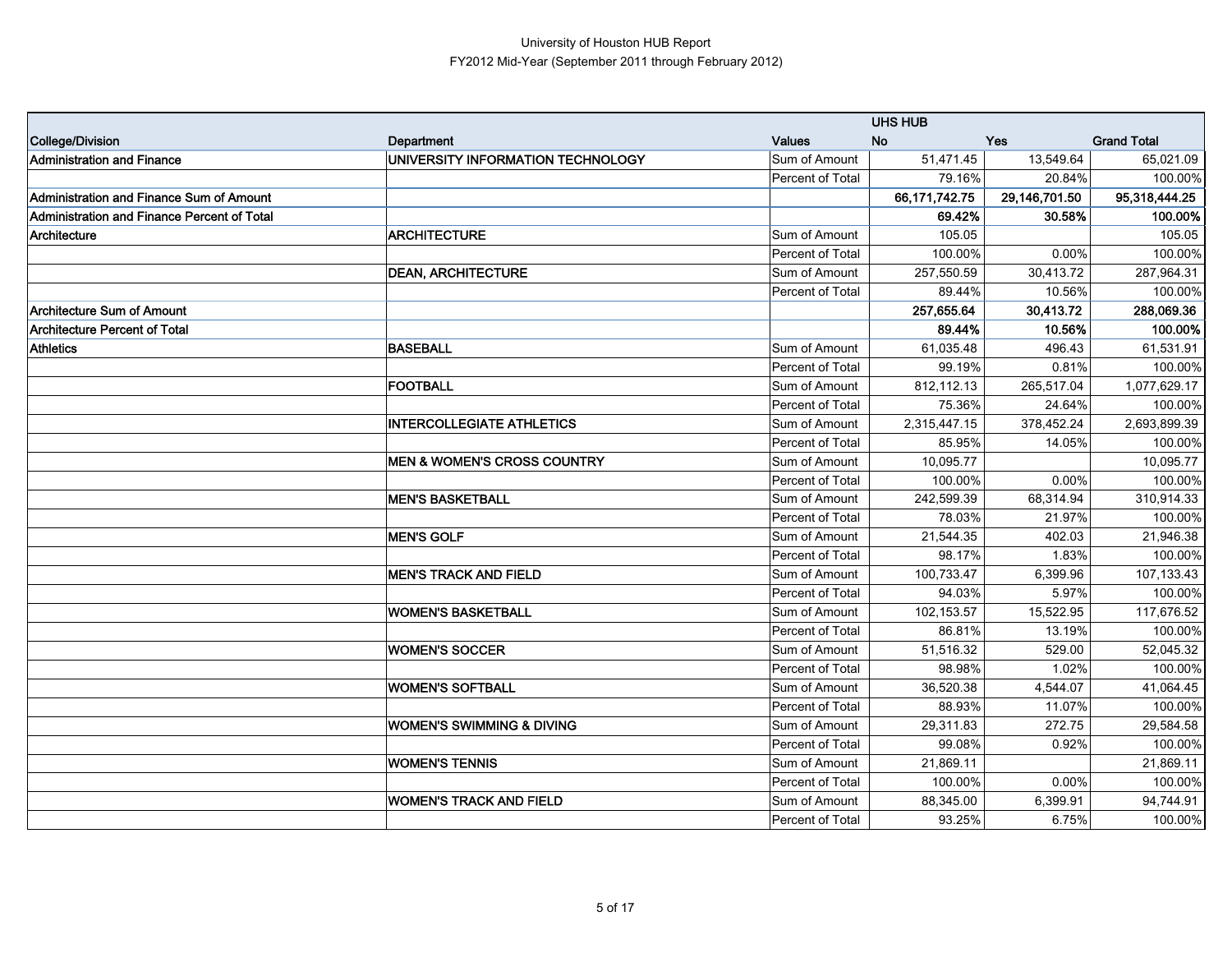|                                   |                                       |                  | <b>UHS HUB</b> |            |                    |
|-----------------------------------|---------------------------------------|------------------|----------------|------------|--------------------|
| College/Division                  | Department                            | <b>Values</b>    | <b>No</b>      | <b>Yes</b> | <b>Grand Total</b> |
| <b>Athletics</b>                  | <b>WOMEN'S VOLLEYBALL</b>             | Sum of Amount    | 37,946.32      | 5,202.75   | 43,149.07          |
|                                   |                                       | Percent of Total | 87.94%         | 12.06%     | 100.00%            |
| Athletics Sum of Amount           |                                       |                  | 3,931,230.27   | 752,054.07 | 4,683,284.34       |
| <b>Athletics Percent of Total</b> |                                       |                  | 83.94%         | 16.06%     | 100.00%            |
| <b>Business Administration</b>    | <b>ACCOUNTANCY AND TAXATION</b>       | Sum of Amount    | 8.927.89       | 11,164.72  | 20,092.61          |
|                                   |                                       | Percent of Total | 44.43%         | 55.57%     | 100.00%            |
|                                   | <b>ACCOUNTING CERTIFICATE PROGRAM</b> | Sum of Amount    | 7,140.29       | 1,529.95   | 8,670.24           |
|                                   |                                       | Percent of Total | 82.35%         | 17.65%     | 100.00%            |
|                                   | <b>BAUER CAREER SERVICES CTR</b>      | Sum of Amount    | 46,665.28      | 7,143.24   | 53,808.52          |
|                                   |                                       | Percent of Total | 86.72%         | 13.28%     | 100.00%            |
|                                   | <b>BAUER CLASS GLOBALIZATION CRS</b>  | Sum of Amount    | 97.20          |            | 97.20              |
|                                   |                                       | Percent of Total | 100.00%        | 0.00%      | 100.00%            |
|                                   | <b>BAUER COMMUNICATIONS</b>           | Sum of Amount    | 90,981.46      | 19,327.16  | 110,308.62         |
|                                   |                                       | Percent of Total | 82.48%         | 17.52%     | 100.00%            |
|                                   | <b>BAUER DIVISION OF TECHNOLOGY</b>   | Sum of Amount    | 100,269.51     | 89,990.06  | 190,259.57         |
|                                   |                                       | Percent of Total | 52.70%         | 47.30%     | 100.00%            |
|                                   | <b>BAUER EXTERNAL RELATIONS DEPT</b>  | Sum of Amount    | 5,374.59       | 456.01     | 5,830.60           |
|                                   |                                       | Percent of Total | 92.18%         | 7.82%      | 100.00%            |
|                                   | <b>CTR FOR EXECUTIVE DEVELOPMENT</b>  | Sum of Amount    | 2,889.69       | 1,604.19   | 4,493.88           |
|                                   |                                       | Percent of Total | 64.30%         | 35.70%     | 100.00%            |
|                                   | <b>DEAN'S OFFICE, BAUER COLLEGE</b>   | Sum of Amount    | 532,303.28     | 85,609.68  | 617,912.96         |
|                                   |                                       | Percent of Total | 86.15%         | 13.85%     | 100.00%            |
|                                   | <b>DECISION AND INFORMATION SCIEN</b> | Sum of Amount    | 83,073.06      | 10,680.98  | 93,754.04          |
|                                   |                                       | Percent of Total | 88.61%         | 11.39%     | 100.00%            |
|                                   | <b>EXECUTIVE DEGREE PROGRAMS</b>      | Sum of Amount    | 186,240.34     | 53,693.58  | 239,933.92         |
|                                   |                                       | Percent of Total | 77.62%         | 22.38%     | 100.00%            |
|                                   | <b>FINANCE-BAUER COLLEGE</b>          | Sum of Amount    | 12,180.06      | 6,395.91   | 18,575.97          |
|                                   |                                       | Percent of Total | 65.57%         | 34.43%     | 100.00%            |
|                                   | <b>GLOBAL ENERGY MGMT INST</b>        | Sum of Amount    | (1,963.81)     |            | (1,963.81)         |
|                                   |                                       | Percent of Total | 100.00%        | 0.00%      | 100.00%            |
|                                   | <b>MANAGEMENT-BAUER COLLEGE</b>       | Sum of Amount    | 9,778.51       | 6,759.56   | 16,538.07          |
|                                   |                                       | Percent of Total | 59.13%         | 40.87%     | 100.00%            |
|                                   | <b>MARKETING-BAUER COLLEGE</b>        | Sum of Amount    | 22,916.07      | 4,880.07   | 27,796.14          |
|                                   |                                       | Percent of Total | 82.44%         | 17.56%     | 100.00%            |
|                                   | <b>MBA STUDENT SERVICES CENTER</b>    | Sum of Amount    | 34, 342. 74    | 25,228.91  | 59,571.65          |
|                                   |                                       | Percent of Total | 57.65%         | 42.35%     | 100.00%            |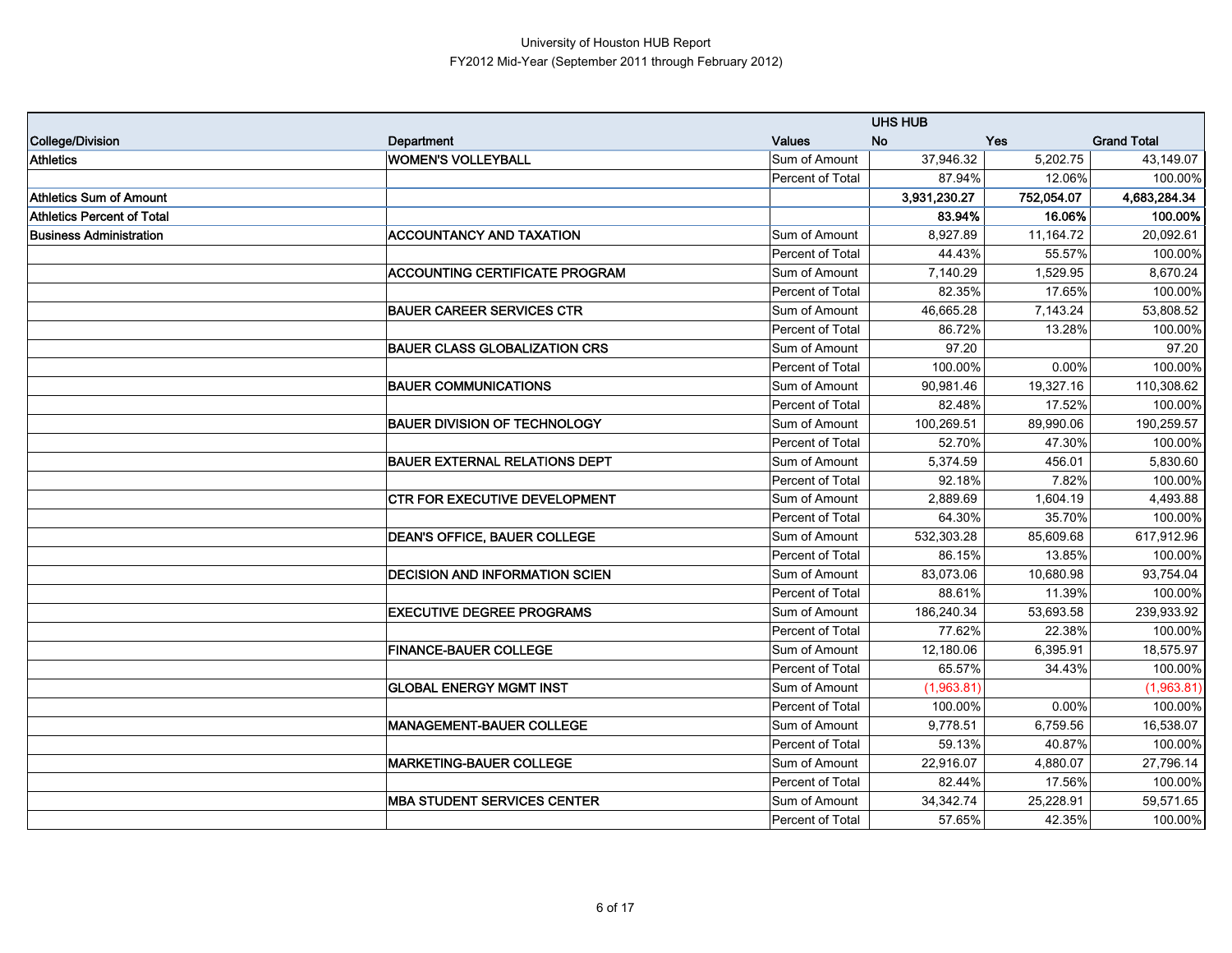|                                                 |                                              |                  | <b>UHS HUB</b> |            |                    |
|-------------------------------------------------|----------------------------------------------|------------------|----------------|------------|--------------------|
| <b>College/Division</b>                         | Department                                   | <b>Values</b>    | <b>No</b>      | <b>Yes</b> | <b>Grand Total</b> |
| <b>Business Administration</b>                  | <b>SALES EXCELLENCE INSTITUTE</b>            | Sum of Amount    | 30,712.92      | 23,974.40  | 54,687.32          |
|                                                 |                                              | Percent of Total | 56.16%         | 43.84%     | 100.00%            |
|                                                 | <b>SMALL BUSINESS DEV CENTER</b>             | Sum of Amount    | 219,698.11     | 293,430.11 | 513,128.22         |
|                                                 |                                              | Percent of Total | 42.82%         | 57.18%     | 100.00%            |
|                                                 | <b>UNDERGRAD BUSINESS PROG</b>               | Sum of Amount    | 36,145.30      | 18,065.13  | 54,210.43          |
|                                                 |                                              | Percent of Total | 66.68%         | 33.32%     | 100.00%            |
|                                                 | <b>WOLFF CTR FOR ENTREPRENEURSHIP</b>        | Sum of Amount    | 11,249.26      | 2,017.55   | 13,266.81          |
|                                                 |                                              | Percent of Total | 84.79%         | 15.21%     | 100.00%            |
| <b>Business Administration Sum of Amount</b>    |                                              |                  | 1,439,021.75   | 661,951.21 | 2,100,972.96       |
| <b>Business Administration Percent of Total</b> |                                              |                  | 68.49%         | 31.51%     | 100.00%            |
| <b>Chancellor/President</b>                     | <b>CENTER FOR STUDENTS W/DISABILITIES</b>    | Sum of Amount    | 282,956.63     | 1,118.13   | 284,074.76         |
|                                                 |                                              | Percent of Total | 99.61%         | 0.39%      | 100.00%            |
|                                                 | <b>COMMUNITY RELATIONS &amp; INST ACCESS</b> | Sum of Amount    | 615.50         | 1,702.11   | 2,317.61           |
|                                                 |                                              | Percent of Total | 26.56%         | 73.44%     | 100.00%            |
|                                                 | <b>LGBT RESOURCE CENTER</b>                  | Sum of Amount    | 240.85         | 133.24     | 374.09             |
|                                                 |                                              | Percent of Total | 64.38%         | 35.62%     | 100.00%            |
|                                                 | OFFICE EQUAL OPPORTUNITY SRVS                | Sum of Amount    | 4,707.53       | 2,175.86   | 6,883.39           |
|                                                 |                                              | Percent of Total | 68.39%         | 31.61%     | 100.00%            |
|                                                 | OFFICE OF SPECIAL EVENTS                     | Sum of Amount    | 103,717.89     | 39,631.39  | 143,349.28         |
|                                                 |                                              | Percent of Total | 72.35%         | 27.65%     | 100.00%            |
|                                                 | <b>PRESIDENT</b>                             | Sum of Amount    | 106,364.42     | 6,317.33   | 112,681.75         |
|                                                 |                                              | Percent of Total | 94.39%         | 5.61%      | 100.00%            |
|                                                 | <b>STAFF COUNCIL</b>                         | Sum of Amount    | 7,422.65       | 3,528.78   | 10,951.43          |
|                                                 |                                              | Percent of Total | 67.78%         | 32.22%     | 100.00%            |
|                                                 | <b>WOMEN'S RESOURCE CENTER</b>               | Sum of Amount    | 3,610.40       | 149.75     | 3,760.15           |
|                                                 |                                              | Percent of Total | 96.02%         | 3.98%      | 100.00%            |
| <b>Chancellor/President Sum of Amount</b>       |                                              |                  | 509,635.87     | 54,756.59  | 564,392.46         |
| <b>Chancellor/President Percent of Total</b>    |                                              |                  | 90.30%         | 9.70%      | 100.00%            |
| Education                                       | <b>ASIAN AMERICAN STUDIES</b>                | Sum of Amount    | 170,143.97     | 3,944.50   | 174,088.47         |
|                                                 |                                              | Percent of Total | 97.73%         | 2.27%      | 100.00%            |
|                                                 | CENTER FOR INFO TECH IN EDUCATION            | Sum of Amount    | 58,829.27      | 25,487.17  | 84,316.44          |
|                                                 |                                              | Percent of Total | 69.77%         | 30.23%     | 100.00%            |
|                                                 | <b>CONSISTENCY MGMT &amp; COOP DISCIP</b>    | Sum of Amount    | 36,941.85      | 15,898.72  | 52,840.57          |
|                                                 |                                              | Percent of Total | 69.91%         | 30.09%     | 100.00%            |
|                                                 | <b>CURRICULUM AND INSTRUCTION</b>            | Sum of Amount    | 267,960.08     | 23,492.60  | 291,452.68         |
|                                                 |                                              | Percent of Total | 91.94%         | 8.06%      | 100.00%            |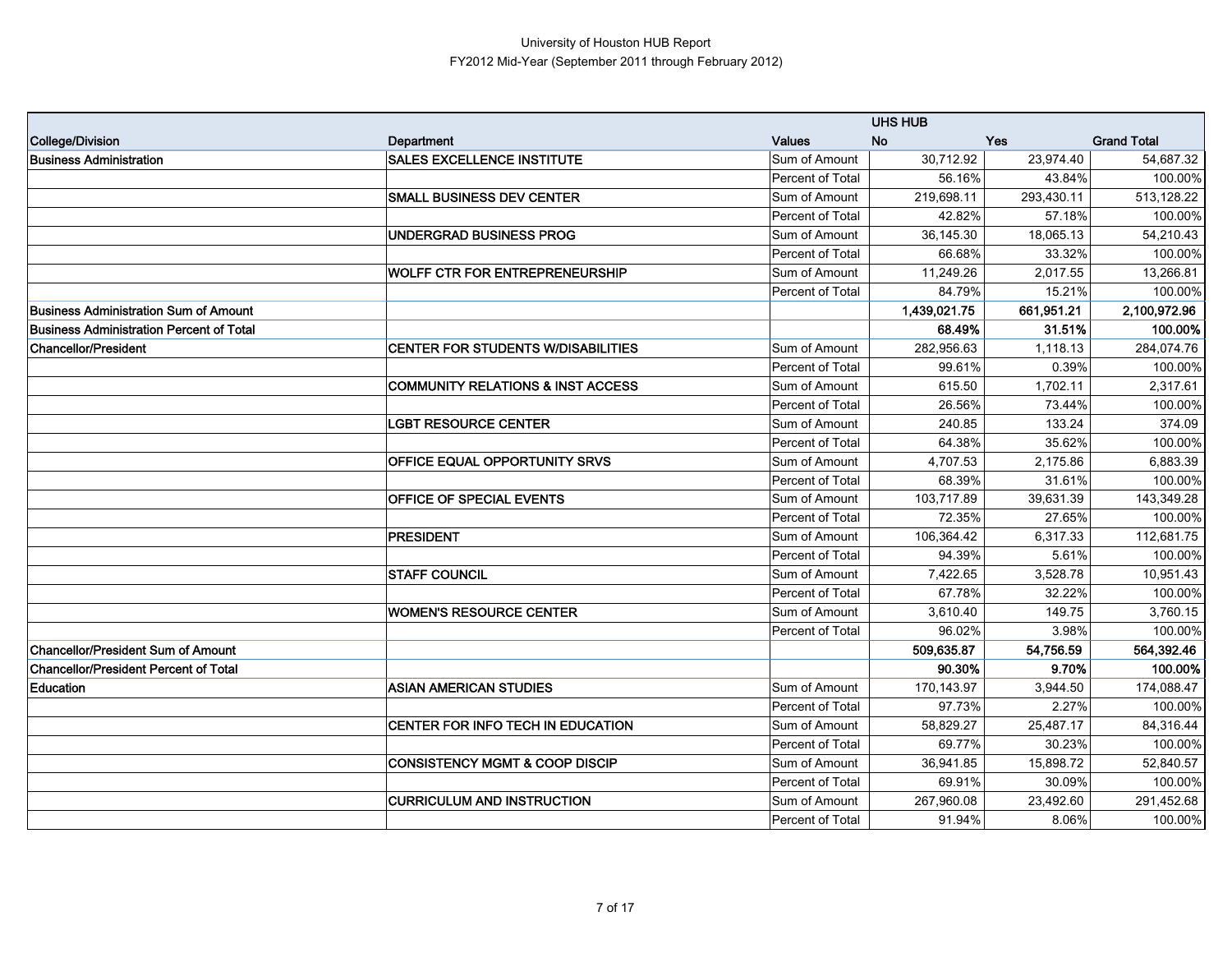|                                   |                                          |                  | <b>UHS HUB</b> |            |                    |
|-----------------------------------|------------------------------------------|------------------|----------------|------------|--------------------|
| College/Division                  | Department                               | <b>Values</b>    | <b>No</b>      | <b>Yes</b> | <b>Grand Total</b> |
| <b>Education</b>                  | <b>DEAN, EDUCATION</b>                   | Sum of Amount    | 72,157.17      | 23,670.10  | 95,827.27          |
|                                   |                                          | Percent of Total | 75.30%         | 24.70%     | 100.00%            |
|                                   | <b>EDUC EFFECTIVENESS &amp; OUTREACH</b> | Sum of Amount    | 11,063.07      | 1,115.21   | 12,178.28          |
|                                   |                                          | Percent of Total | 90.84%         | 9.16%      | 100.00%            |
|                                   | <b>EDUCATIONAL PSYCHOLOGY</b>            | Sum of Amount    | 43,556.82      | 11,425.95  | 54,982.77          |
|                                   |                                          | Percent of Total | 79.22%         | 20.78%     | 100.00%            |
|                                   | <b>INSTITUTE FOR URBAN EDUCATION</b>     | Sum of Amount    | 3,975.63       | 1,991.10   | 5,966.73           |
|                                   |                                          | Percent of Total | 66.63%         | 33.37%     | 100.00%            |
| <b>Education Sum of Amount</b>    |                                          |                  | 664,627.86     | 107,025.35 | 771,653.21         |
| <b>Education Percent of Total</b> |                                          |                  | 86.13%         | 13.87%     | 100.00%            |
| Engineering                       | <b>BIOMEDICAL ENGINEERING</b>            | Sum of Amount    | 120,218.94     | 20,656.69  | 140,875.63         |
|                                   |                                          | Percent of Total | 85.34%         | 14.66%     | 100.00%            |
|                                   | <b>CHEMICAL ENGINEERING</b>              | Sum of Amount    | 1,389,067.78   | 83,903.54  | 1,472,971.32       |
|                                   |                                          | Percent of Total | 94.30%         | 5.70%      | 100.00%            |
|                                   | <b>CIVIL ENGINEERING</b>                 | Sum of Amount    | 1,722,608.31   | 108,821.68 | 1,831,429.99       |
|                                   |                                          | Percent of Total | 94.06%         | 5.94%      | 100.00%            |
|                                   | <b>COMPOSITE ENGR APPLICATIONS CT</b>    | Sum of Amount    | 53.16          |            | 53.16              |
|                                   |                                          | Percent of Total | 100.00%        | 0.00%      | 100.00%            |
|                                   | <b>COOPERATIVE ENGINEERING</b>           | Sum of Amount    |                | 282.52     | 282.52             |
|                                   |                                          | Percent of Total | 0.00%          | 100.00%    | 100.00%            |
|                                   | <b>CTR FOR INNOVATIVE GROUTING</b>       | Sum of Amount    | 3,661.23       |            | 3,661.23           |
|                                   |                                          | Percent of Total | 100.00%        | 0.00%      | 100.00%            |
|                                   | <b>DEAN, ENGINEERING</b>                 | Sum of Amount    | 286,775.97     | 73,643.13  | 360,419.10         |
|                                   |                                          | Percent of Total | 79.57%         | 20.43%     | 100.00%            |
|                                   | <b>ELECTRICAL ENGINEERING</b>            | Sum of Amount    | 611,088.98     | 282,851.57 | 893,940.55         |
|                                   |                                          | Percent of Total | 68.36%         | 31.64%     | 100.00%            |
|                                   | <b>ENGINEERING SERVICES</b>              | Sum of Amount    | 11,460.30      | 5,378.08   | 16,838.38          |
|                                   |                                          | Percent of Total | 68.06%         | 31.94%     | 100.00%            |
|                                   | <b>INDUSTRIAL ENGINEERING</b>            | Sum of Amount    | 20,886.28      | 2,678.39   | 23,564.67          |
|                                   |                                          | Percent of Total | 88.63%         | 11.37%     | 100.00%            |
|                                   | <b>INTEGRATED BIO &amp; NANO SYSTEM</b>  | Sum of Amount    | 1,780.34       | 26.92      | 1,807.26           |
|                                   |                                          | Percent of Total | 98.51%         | 1.49%      | 100.00%            |
|                                   | <b>MECHANICAL ENGINEERING</b>            | Sum of Amount    | 229,928.94     | 47,710.63  | 277,639.57         |
|                                   |                                          | Percent of Total | 82.82%         | 17.18%     | 100.00%            |
|                                   | NATL CTR FOR AIRBORNE LASER MAPPING      | Sum of Amount    | 124,423.26     | 14.00      | 124,437.26         |
|                                   |                                          | Percent of Total | 99.99%         | 0.01%      | 100.00%            |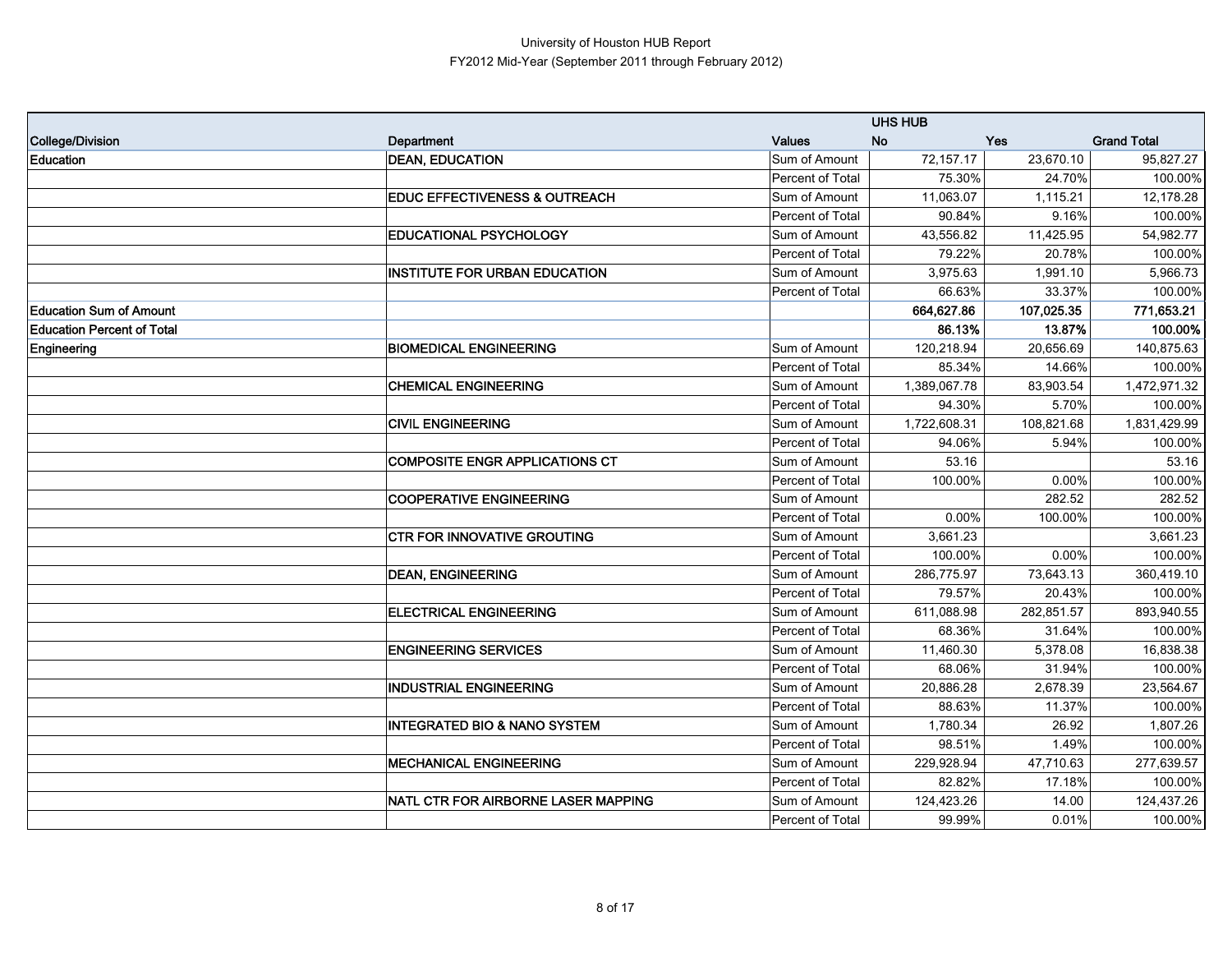|                                                  |                                           |                  | <b>UHS HUB</b> |            |                    |
|--------------------------------------------------|-------------------------------------------|------------------|----------------|------------|--------------------|
| College/Division                                 | Department                                | <b>Values</b>    | <b>No</b>      | <b>Yes</b> | <b>Grand Total</b> |
| Engineering                                      | TX HURRICANE CTR INVT TECH                | Sum of Amount    | 3,438.70       |            | 3,438.70           |
|                                                  |                                           | Percent of Total | 100.00%        | 0.00%      | 100.00%            |
|                                                  | <b>WIND ENERGY CENTER</b>                 | Sum of Amount    | 331,319.77     | 350.85     | 331,670.62         |
|                                                  |                                           | Percent of Total | 99.89%         | 0.11%      | 100.00%            |
| <b>Engineering Sum of Amount</b>                 |                                           |                  | 4,856,711.96   | 626,318.00 | 5,483,029.96       |
| <b>Engineering Percent of Total</b>              |                                           |                  | 88.58%         | 11.42%     | 100.00%            |
| <b>Graduate College of Social Work</b>           | <b>ADMISSIONS-GCSW</b>                    | Sum of Amount    | 7,146.58       | 499.90     | 7,646.48           |
|                                                  |                                           | Percent of Total | 93.46%         | 6.54%      | 100.00%            |
|                                                  | <b>ALUMNI &amp; CAREER SERVICES</b>       | Sum of Amount    | 158.20         | 303.72     | 461.92             |
|                                                  |                                           | Percent of Total | 34.25%         | 65.75%     | 100.00%            |
|                                                  | <b>AMERICAN HUMANICS</b>                  | Sum of Amount    | 121.50         | 192.96     | 314.46             |
|                                                  |                                           | Percent of Total | 38.64%         | 61.36%     | 100.00%            |
|                                                  | <b>CHILD &amp; FAMILY CENTER</b>          | Sum of Amount    | 9,000.52       | 523.02     | 9,523.54           |
|                                                  |                                           | Percent of Total | 94.51%         | 5.49%      | 100.00%            |
|                                                  | <b>CTR DRUG &amp; SOCIAL POLICY RESRC</b> | Sum of Amount    | 9,939.72       | 900.33     | 10,840.05          |
|                                                  |                                           | Percent of Total | 91.69%         | 8.31%      | 100.00%            |
|                                                  | <b>CTR FOR HEALTH EQUITY &amp; EVAL</b>   | Sum of Amount    | 7,495.18       |            | 7,495.18           |
|                                                  |                                           | Percent of Total | 100.00%        | 0.00%      | 100.00%            |
|                                                  | <b>DEAN, SOCIAL WORK</b>                  | Sum of Amount    | 28,867.24      | 12,382.44  | 41,249.68          |
|                                                  |                                           | Percent of Total | 69.98%         | 30.02%     | 100.00%            |
|                                                  | <b>FIELD OFFICE</b>                       | Sum of Amount    | 5,150.93       | 1,664.02   | 6,814.95           |
|                                                  |                                           | Percent of Total | 75.58%         | 24.42%     | 100.00%            |
|                                                  | <b>GCSW INFORMATION TECHNOLOGY</b>        | Sum of Amount    | 6,586.36       | 2,138.88   | 8,725.24           |
|                                                  |                                           | Percent of Total | 75.49%         | 24.51%     | 100.00%            |
|                                                  | <b>GCSW STUDENT SERVICES</b>              | Sum of Amount    |                | 51.01      | 51.01              |
|                                                  |                                           | Percent of Total | 0.00%          | 100.00%    | 100.00%            |
|                                                  | <b>GULEN INSTITUTE</b>                    | Sum of Amount    | 573.08         |            | 573.08             |
|                                                  |                                           | Percent of Total | 100.00%        | 0.00%      | 100.00%            |
|                                                  | OFFICE FOR DRUG & SOCIAL POLICY RESEARCH  | Sum of Amount    | 2,484.02       |            | 2,484.02           |
|                                                  |                                           | Percent of Total | 100.00%        | 0.00%      | 100.00%            |
|                                                  | <b>OFFICE OF COMMUNITY PROJECTS</b>       | Sum of Amount    | 1,371.00       | 325.00     | 1,696.00           |
|                                                  |                                           | Percent of Total | 80.84%         | 19.16%     | 100.00%            |
|                                                  | <b>PHD PROGRAM</b>                        | Sum of Amount    | 2,022.01       | 122.90     | 2,144.91           |
|                                                  |                                           | Percent of Total | 94.27%         | 5.73%      | 100.00%            |
| Graduate College of Social Work Sum of Amount    |                                           |                  | 80.916.34      | 19,104.18  | 100,020.52         |
| Graduate College of Social Work Percent of Total |                                           |                  | 80.90%         | 19.10%     | 100.00%            |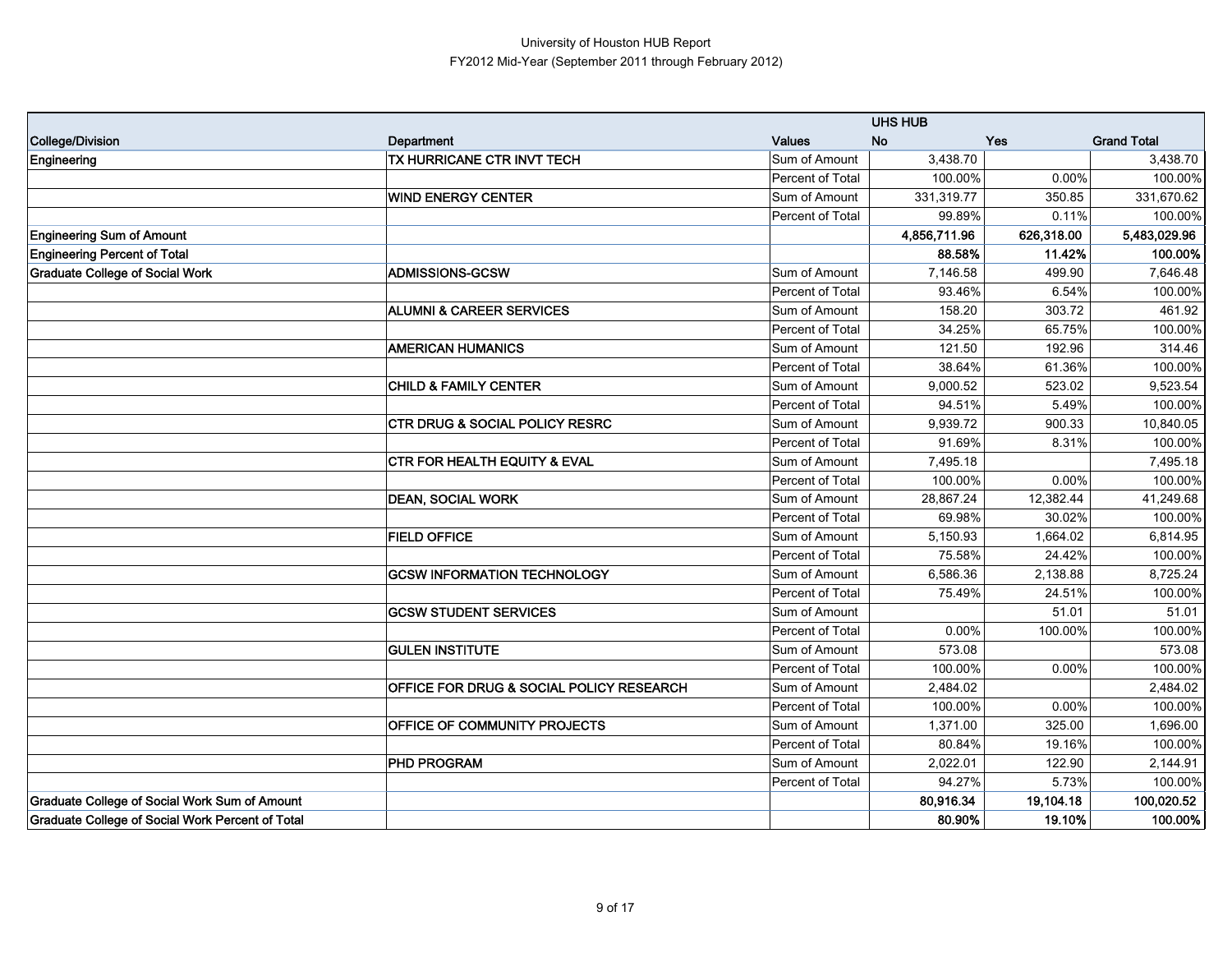|                                                  |                                          |                  | <b>UHS HUB</b> |             |                    |
|--------------------------------------------------|------------------------------------------|------------------|----------------|-------------|--------------------|
| College/Division                                 | Department                               | <b>Values</b>    | <b>No</b>      | <b>Yes</b>  | <b>Grand Total</b> |
| <b>Honors College</b>                            | <b>DEAN, HONORS COLLEGE</b>              | Sum of Amount    | 74,074.36      | 20,370.20   | 94,444.56          |
|                                                  |                                          | Percent of Total | 78.43%         | 21.57%      | 100.00%            |
|                                                  | <b>HOUSTON TEACHERS INSTITUTE</b>        | Sum of Amount    | 298.10         |             | 298.10             |
|                                                  |                                          | Percent of Total | 100.00%        | 0.00%       | 100.00%            |
| Honors College Sum of Amount                     |                                          |                  | 74,372.46      | 20,370.20   | 94,742.66          |
| Honors College Percent of Total                  |                                          |                  | 78.50%         | 21.50%      | 100.00%            |
| <b>Hotel and Restaurant Management</b>           | DEAN, HOTEL & RESTAURANT MANAG           | Sum of Amount    | 31,426.99      | 60,855.34   | 92,282.33          |
|                                                  |                                          | Percent of Total | 34.06%         | 65.94%      | 100.00%            |
|                                                  | HOTEL AND RESTAURANT MANAGEMENT          | Sum of Amount    | 1,077,367.40   | 324,850.66  | 1,402,218.06       |
|                                                  |                                          | Percent of Total | 76.83%         | 23.17%      | 100.00%            |
| Hotel and Restaurant Management Sum of Amount    |                                          |                  | 1,108,794.39   | 385,706.00  | 1,494,500.39       |
| Hotel and Restaurant Management Percent of Total |                                          |                  | 74.19%         | 25.81%      | 100.00%            |
| <b>Law Center</b>                                | <b>ASSOCIATE DEAN, LAW</b>               | Sum of Amount    | 7,397.67       | 3,014.15    | 10,411.82          |
|                                                  |                                          | Percent of Total | 71.05%         | 28.95%      | 100.00%            |
|                                                  | <b>BLAKELEY INSTITUTE</b>                | Sum of Amount    | 19,481.32      | 2,644.44    | 22,125.76          |
|                                                  |                                          | Percent of Total | 88.05%         | 11.95%      | 100.00%            |
|                                                  | <b>BUSINESS SERVICES, LAW</b>            | Sum of Amount    | 53,631.65      | 37,481.50   | 91,113.15          |
|                                                  |                                          | Percent of Total | 58.86%         | 41.14%      | 100.00%            |
|                                                  | <b>CAREER SERVICES, LAW</b>              | Sum of Amount    | 8,592.21       | 2,966.76    | 11,558.97          |
|                                                  |                                          | Percent of Total | 74.33%         | 25.67%      | 100.00%            |
|                                                  | <b>CENTER PROGRAMS, LAW</b>              | Sum of Amount    |                | 5,900.00    | 5,900.00           |
|                                                  |                                          | Percent of Total | 0.00%          | 100.00%     | 100.00%            |
|                                                  | CHAIRS AND PROFESSORSHIPS, LAW           | Sum of Amount    | 114.55         | 7.34        | 121.89             |
|                                                  |                                          | Percent of Total | 93.98%         | 6.02%       | 100.00%            |
|                                                  | <b>DEAN, LAW</b>                         | Sum of Amount    | 77,843.70      | 48,952.66   | 126,796.36         |
|                                                  |                                          | Percent of Total | 61.39%         | 38.61%      | 100.00%            |
|                                                  | <b>EXTERNAL AFFAIRS, LAW</b>             | Sum of Amount    | 450.20         | 1,614.71    | 2,064.91           |
|                                                  |                                          | Percent of Total | 21.80%         | 78.20%      | 100.00%            |
|                                                  | <b>FACILITIES, LAW</b>                   | Sum of Amount    | 25,129.46      | 6,993.95    | 32,123.41          |
|                                                  |                                          | Percent of Total | 78.23%         | 21.77%      | 100.00%            |
|                                                  | <b>FACULTY SUPPORT LAW</b>               | Sum of Amount    | 16,883.38      | 14, 165. 23 | 31,048.61          |
|                                                  |                                          | Percent of Total | 54.38%         | 45.62%      | 100.00%            |
|                                                  | <b>HEALTH LAW &amp; POLICY INSTITUTE</b> | Sum of Amount    | 4,006.23       | 6,261.94    | 10,268.17          |
|                                                  |                                          | Percent of Total | 39.02%         | 60.98%      | 100.00%            |
|                                                  | INST OF HIGHER EDU & GOVERNANCE LAW      | Sum of Amount    | 801.74         | 476.09      | 1,277.83           |
|                                                  |                                          | Percent of Total | 62.74%         | 37.26%      | 100.00%            |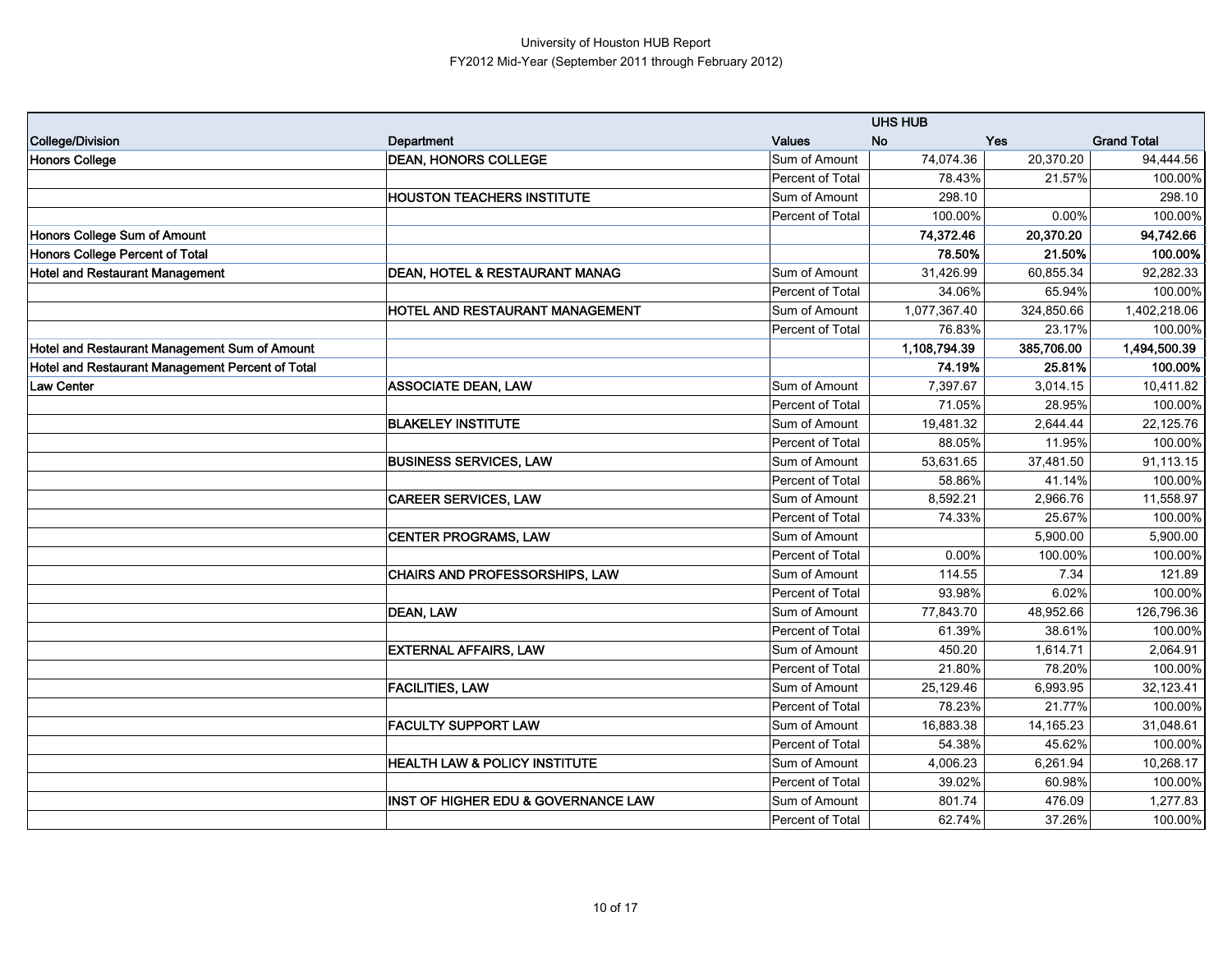|                                         |                                         |                  | <b>UHS HUB</b> |            |                    |
|-----------------------------------------|-----------------------------------------|------------------|----------------|------------|--------------------|
| College/Division                        | Department                              | <b>Values</b>    | <b>No</b>      | <b>Yes</b> | <b>Grand Total</b> |
| Law Center                              | <b>INTELLECTUAL PROP &amp; INFO LAW</b> | Sum of Amount    | 589.31         |            | 589.31             |
|                                         |                                         | Percent of Total | 100.00%        | 0.00%      | 100.00%            |
|                                         | LAW                                     | Sum of Amount    | 51.55          | 1,194.70   | 1,246.25           |
|                                         |                                         | Percent of Total | 4.14%          | 95.86%     | 100.00%            |
|                                         | <b>LAW INFORMATION TECHNOLOGY</b>       | Sum of Amount    | 31,736.87      | 8,181.05   | 39,917.92          |
|                                         |                                         | Percent of Total | 79.51%         | 20.49%     | 100.00%            |
|                                         | <b>LAW LIBRARY</b>                      | Sum of Amount    | 84,039.73      | 2,404.86   | 86,444.59          |
|                                         |                                         | Percent of Total | 97.22%         | 2.78%      | 100.00%            |
|                                         | <b>LEGAL AID CLINIC, LAW</b>            | Sum of Amount    | 4,124.77       | 1,954.52   | 6,079.29           |
|                                         |                                         | Percent of Total | 67.85%         | 32.15%     | 100.00%            |
|                                         | LEGAL RESEARCH & WRITING, LAW           | Sum of Amount    | 4,906.47       | 770.85     | 5,677.32           |
|                                         |                                         | Percent of Total | 86.42%         | 13.58%     | 100.00%            |
|                                         | <b>PUBLIC RELS &amp; MARKETING, LAW</b> | Sum of Amount    | 28,272.08      | 857.98     | 29,130.06          |
|                                         |                                         | Percent of Total | 97.05%         | 2.95%      | 100.00%            |
|                                         | STUDENT ORGANIZATION, LAW               | Sum of Amount    | 12,853.57      | 710.16     | 13,563.73          |
|                                         |                                         | Percent of Total | 94.76%         | 5.24%      | 100.00%            |
|                                         | <b>STUDENT SERVICES, LAW</b>            | Sum of Amount    | 53,830.15      | 7,964.74   | 61,794.89          |
|                                         |                                         | Percent of Total | 87.11%         | 12.89%     | 100.00%            |
| Law Center Sum of Amount                |                                         |                  | 434,736.61     | 154,517.63 | 589,254.24         |
| <b>Law Center Percent of Total</b>      |                                         |                  | 73.78%         | 26.22%     | 100.00%            |
| <b>Liberal Arts and Social Sciences</b> | <b>AEROSPACE STUDIES</b>                | Sum of Amount    | 10,134.21      | 884.51     | 11,018.72          |
|                                         |                                         | Percent of Total | 91.97%         | 8.03%      | 100.00%            |
|                                         | <b>AFRICAN-AMERICAN STUDIES</b>         | Sum of Amount    | 5,484.26       | 9,018.95   | 14,503.21          |
|                                         |                                         | Percent of Total | 37.81%         | 62.19%     | 100.00%            |
|                                         | <b>ART</b>                              | Sum of Amount    | 98,483.71      | 24,225.97  | 122,709.68         |
|                                         |                                         | Percent of Total | 80.26%         | 19.74%     | 100.00%            |
|                                         | <b>ARTE PUBLICO</b>                     | Sum of Amount    | 218,521.87     | 6,793.00   | 225,314.87         |
|                                         |                                         | Percent of Total | 96.99%         | 3.01%      | 100.00%            |
|                                         | <b>BAND</b>                             | Sum of Amount    | 107,447.95     | 5,977.21   | 113,425.16         |
|                                         |                                         | Percent of Total | 94.73%         | 5.27%      | 100.00%            |
|                                         | <b>BLAFFER GALLERY</b>                  | Sum of Amount    | 29,047.45      | 3,092.93   | 32,140.38          |
|                                         |                                         | Percent of Total | 90.38%         | 9.62%      | 100.00%            |
|                                         | CENTER FOR PUBLIC HISTORY               | Sum of Amount    | 8,579.13       | 817.03     | 9,396.16           |
|                                         |                                         | Percent of Total | 91.30%         | 8.70%      | 100.00%            |
|                                         | CENTER FOR PUBLIC POLICY                | Sum of Amount    | 111,037.56     | 1,839.36   | 112,876.92         |
|                                         |                                         | Percent of Total | 98.37%         | 1.63%      | 100.00%            |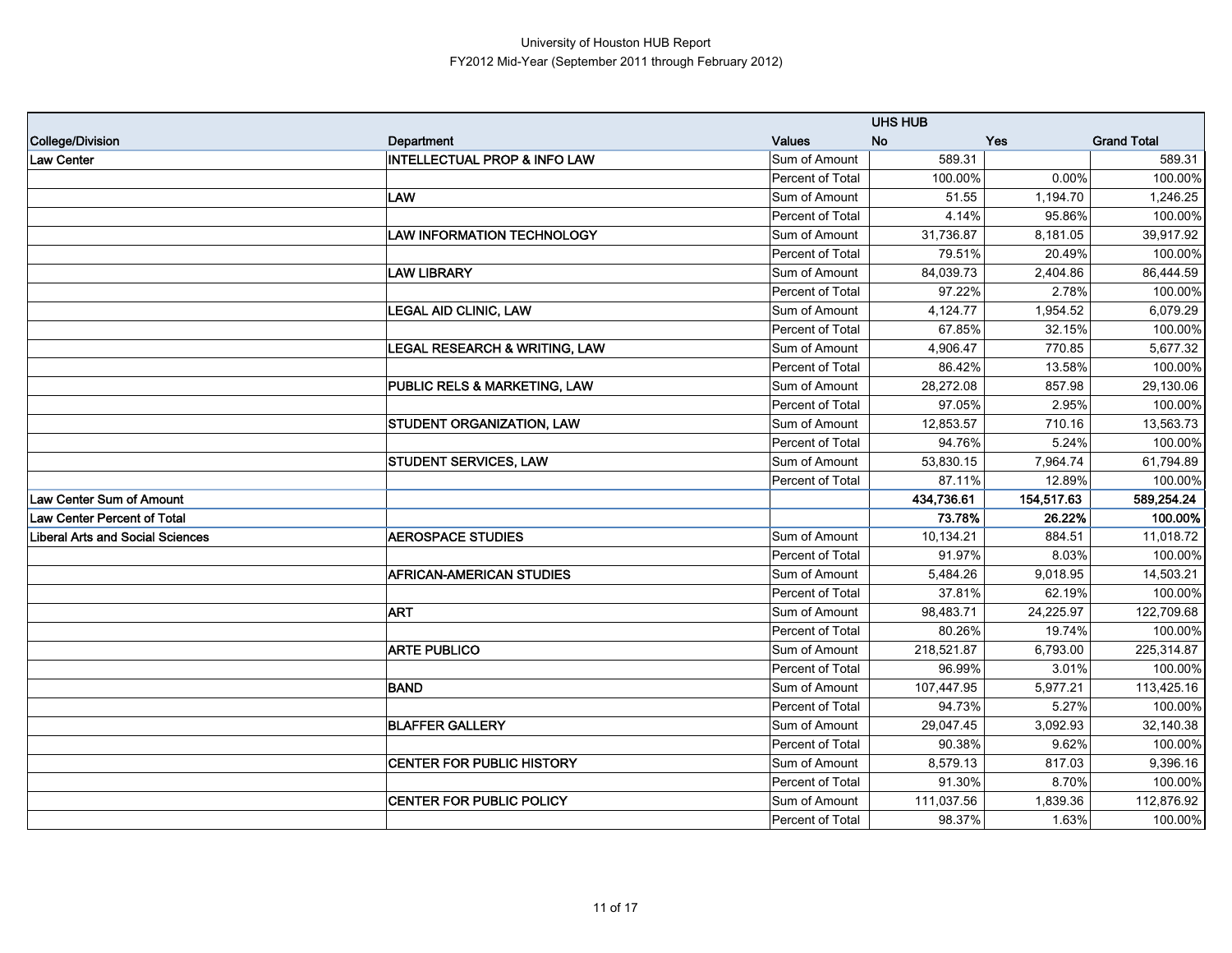|                                         |                                     |                  | <b>UHS HUB</b> |            |                    |
|-----------------------------------------|-------------------------------------|------------------|----------------|------------|--------------------|
| College/Division                        | Department                          | <b>Values</b>    | <b>No</b>      | <b>Yes</b> | <b>Grand Total</b> |
| <b>Liberal Arts and Social Sciences</b> | <b>COMMUNICATION</b>                | Sum of Amount    | 108,252.50     | 26,317.67  | 134,570.17         |
|                                         |                                     | Percent of Total | 80.44%         | 19.56%     | 100.00%            |
|                                         | <b>COMMUNICATIONS DISORDERS</b>     | Sum of Amount    | 82,928.45      | 15,865.54  | 98,793.99          |
|                                         |                                     | Percent of Total | 83.94%         | 16.06%     | 100.00%            |
|                                         | <b>COMPARATIVE CULTURAL STUDIES</b> | Sum of Amount    | 4,971.16       | 956.38     | 5,927.54           |
|                                         |                                     | Percent of Total | 83.87%         | 16.13%     | 100.00%            |
|                                         | <b>CWMCA CENTER FOR THE ARTS</b>    | Sum of Amount    | 58,328.03      | 11,361.09  | 69,689.12          |
|                                         |                                     | Percent of Total | 83.70%         | 16.30%     | 100.00%            |
|                                         | DEAN, LIBERAL ARTS & SOC SCI        | Sum of Amount    | 31.639.22      | 20,383.39  | 52,022.61          |
|                                         |                                     | Percent of Total | 60.82%         | 39.18%     | 100.00%            |
|                                         | <b>ECONOMICS</b>                    | Sum of Amount    | 31,986.15      | 9.612.81   | 41,598.96          |
|                                         |                                     | Percent of Total | 76.89%         | 23.11%     | 100.00%            |
|                                         | <b>ENGLISH</b>                      | Sum of Amount    | 122,655.68     | 67,136.86  | 189,792.54         |
|                                         |                                     | Percent of Total | 64.63%         | 35.37%     | 100.00%            |
|                                         | <b>HEALTH AND HUMAN PERFORMANCE</b> | Sum of Amount    | 266,418.81     | 11,327.31  | 277,746.12         |
|                                         |                                     | Percent of Total | 95.92%         | 4.08%      | 100.00%            |
|                                         | <b>HISPANIC STUDIES</b>             | Sum of Amount    | 13,607.16      | 11,058.41  | 24,665.57          |
|                                         |                                     | Percent of Total | 55.17%         | 44.83%     | 100.00%            |
|                                         | <b>HISTORY</b>                      | Sum of Amount    | 63,138.66      | 5,221.04   | 68,359.70          |
|                                         |                                     | Percent of Total | 92.36%         | 7.64%      | 100.00%            |
|                                         | <b>LIBERAL STUDIES</b>              | Sum of Amount    | 347.98         | 3,135.99   | 3,483.97           |
|                                         |                                     | Percent of Total | 9.99%          | 90.01%     | 100.00%            |
|                                         | <b>MEXICAN-AMERICAN STUDIES</b>     | Sum of Amount    | 19,217.92      | 19,811.24  | 39,029.16          |
|                                         |                                     | Percent of Total | 49.24%         | 50.76%     | 100.00%            |
|                                         | <b>MILITARY SCIENCE</b>             | Sum of Amount    | 7,153.52       |            | 7,153.52           |
|                                         |                                     | Percent of Total | 100.00%        | 0.00%      | 100.00%            |
|                                         | MODERN AND CLASSICAL LANGUAGES      | Sum of Amount    | 12,265.13      | 1,555.77   | 13,820.90          |
|                                         |                                     | Percent of Total | 88.74%         | 11.26%     | 100.00%            |
|                                         | <b>MUSIC</b>                        | Sum of Amount    | 148,527.14     | 14,820.36  | 163,347.50         |
|                                         |                                     | Percent of Total | 90.93%         | 9.07%      | 100.00%            |
|                                         | <b>PHILOSOPHY</b>                   | Sum of Amount    | 1,456.33       | 3,189.67   | 4,646.00           |
|                                         |                                     | Percent of Total | 31.35%         | 68.65%     | 100.00%            |
|                                         | POLITICAL SCIENCE                   | Sum of Amount    | 9,759.14       | 10,155.93  | 19,915.07          |
|                                         |                                     | Percent of Total | 49.00%         | 51.00%     | 100.00%            |
|                                         | <b>PSYCHOLOGY</b>                   | Sum of Amount    | 179,629.57     | 36,992.46  | 216,622.03         |
|                                         |                                     | Percent of Total | 82.92%         | 17.08%     | 100.00%            |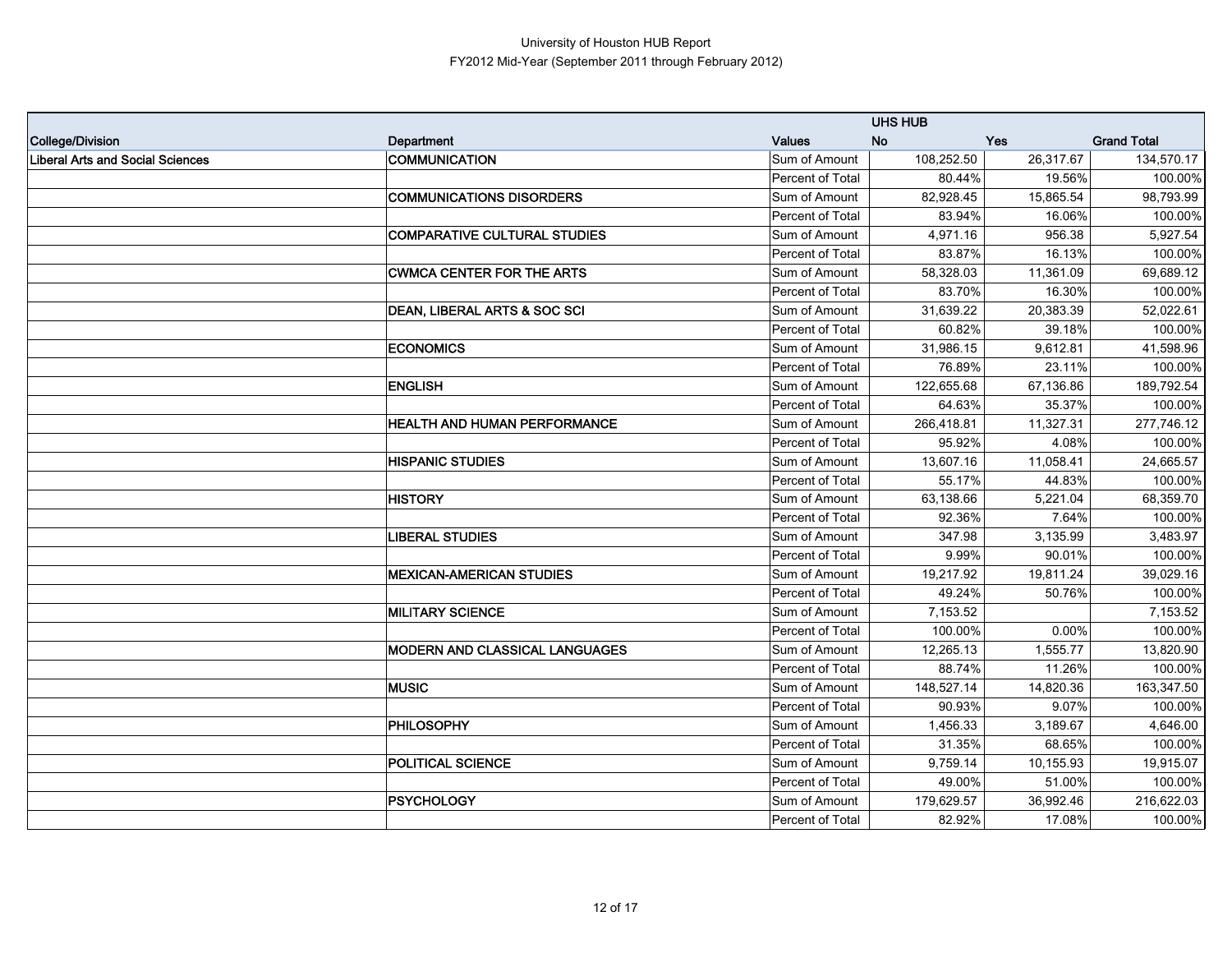|                                                   |                                                       |                  | <b>UHS HUB</b> |            |                    |
|---------------------------------------------------|-------------------------------------------------------|------------------|----------------|------------|--------------------|
| College/Division                                  | Department                                            | <b>Values</b>    | <b>No</b>      | <b>Yes</b> | <b>Grand Total</b> |
| <b>Liberal Arts and Social Sciences</b>           | <b>PUBLIC ADMINISTRATION PROGRAM</b>                  | Sum of Amount    | 2,107.44       | 92.93      | 2,200.37           |
|                                                   |                                                       | Percent of Total | 95.78%         | 4.22%      | 100.00%            |
|                                                   | <b>RELIGIOUS STUDIES</b>                              | Sum of Amount    | 5,247.62       | 531.43     | 5,779.05           |
|                                                   |                                                       | Percent of Total | 90.80%         | 9.20%      | 100.00%            |
|                                                   | <b>SOCIOLOGY</b>                                      | Sum of Amount    | 4,289.08       | 12,412.68  | 16,701.76          |
|                                                   |                                                       | Percent of Total | 25.68%         | 74.32%     | 100.00%            |
|                                                   | <b>THEATER</b>                                        | Sum of Amount    | 121,345.94     | 8,175.50   | 129,521.44         |
|                                                   |                                                       | Percent of Total | 93.69%         | 6.31%      | 100.00%            |
|                                                   | <b>WOMEN'S STUDIES PROGRAM</b>                        | Sum of Amount    | 6,176.48       | 927.81     | 7,104.29           |
|                                                   |                                                       | Percent of Total | 86.94%         | 13.06%     | 100.00%            |
|                                                   | <b>WRITING CENTER</b>                                 | Sum of Amount    | 7,066.85       | 2,370.49   | 9,437.34           |
|                                                   |                                                       | Percent of Total | 74.88%         | 25.12%     | 100.00%            |
| Liberal Arts and Social Sciences Sum of Amount    |                                                       |                  | 1,897,252.10   | 346,061.72 | 2,243,313.82       |
| Liberal Arts and Social Sciences Percent of Total |                                                       |                  | 84.57%         | 15.43%     | 100.00%            |
| Library                                           | UNIVERSITY LIBRARIES                                  | Sum of Amount    | 5,588,148.73   | 422.651.06 | 6,010,799.79       |
|                                                   |                                                       | Percent of Total | 92.97%         | 7.03%      | 100.00%            |
| <b>Library Sum of Amount</b>                      |                                                       |                  | 5,588,148.73   | 422,651.06 | 6,010,799.79       |
| <b>Library Percent of Total</b>                   |                                                       |                  | 92.97%         | 7.03%      | 100.00%            |
| <b>Natural Science and Mathematics</b>            | <b>BIOLOGY &amp; BIOCHEMISTRY</b>                     | Sum of Amount    | 775,394.96     | 83,469.71  | 858,864.67         |
|                                                   |                                                       | Percent of Total | 90.28%         | 9.72%      | 100.00%            |
|                                                   | <b>CHEMISTRY</b>                                      | Sum of Amount    | 381,526.31     | 27,684.30  | 409,210.61         |
|                                                   |                                                       | Percent of Total | 93.23%         | 6.77%      | 100.00%            |
|                                                   | <b>COMPUTER SCIENCE</b>                               | Sum of Amount    | 99,820.21      | 48,088.78  | 147,908.99         |
|                                                   |                                                       | Percent of Total | 67.49%         | 32.51%     | 100.00%            |
|                                                   | <b>CTR FOR NUCLEAR RECEPTORS &amp; CELL SIGNALING</b> | Sum of Amount    | 1,146,504.60   | 64,170.10  | 1,210,674.70       |
|                                                   |                                                       | Percent of Total | 94.70%         | 5.30%      | 100.00%            |
|                                                   | <b>DEAN, NATURAL SCIENCE &amp; MATHE</b>              | Sum of Amount    | 232,719.03     | 69,544.15  | 302,263.18         |
|                                                   |                                                       | Percent of Total | 76.99%         | 23.01%     | 100.00%            |
|                                                   | <b>EARTH AND ATMOSPHERIC SCIENCES</b>                 | Sum of Amount    | 660,280.24     | 169,334.30 | 829,614.54         |
|                                                   |                                                       | Percent of Total | 79.59%         | 20.41%     | 100.00%            |
|                                                   | INST FOR MULTIDIM AIR QUALITY STUDIES (IMAQS)         | Sum of Amount    | 74,318.92      | 1,992.12   | 76,311.04          |
|                                                   |                                                       | Percent of Total | 97.39%         | 2.61%      | 100.00%            |
|                                                   | <b>MATHEMATICS</b>                                    | Sum of Amount    | 247,974.19     | 35,401.68  | 283,375.87         |
|                                                   |                                                       | Percent of Total | 87.51%         | 12.49%     | 100.00%            |
|                                                   | PHYSICS                                               | Sum of Amount    | 294,489.77     | 26,352.17  | 320,841.94         |
|                                                   |                                                       | Percent of Total | 91.79%         | 8.21%      | 100.00%            |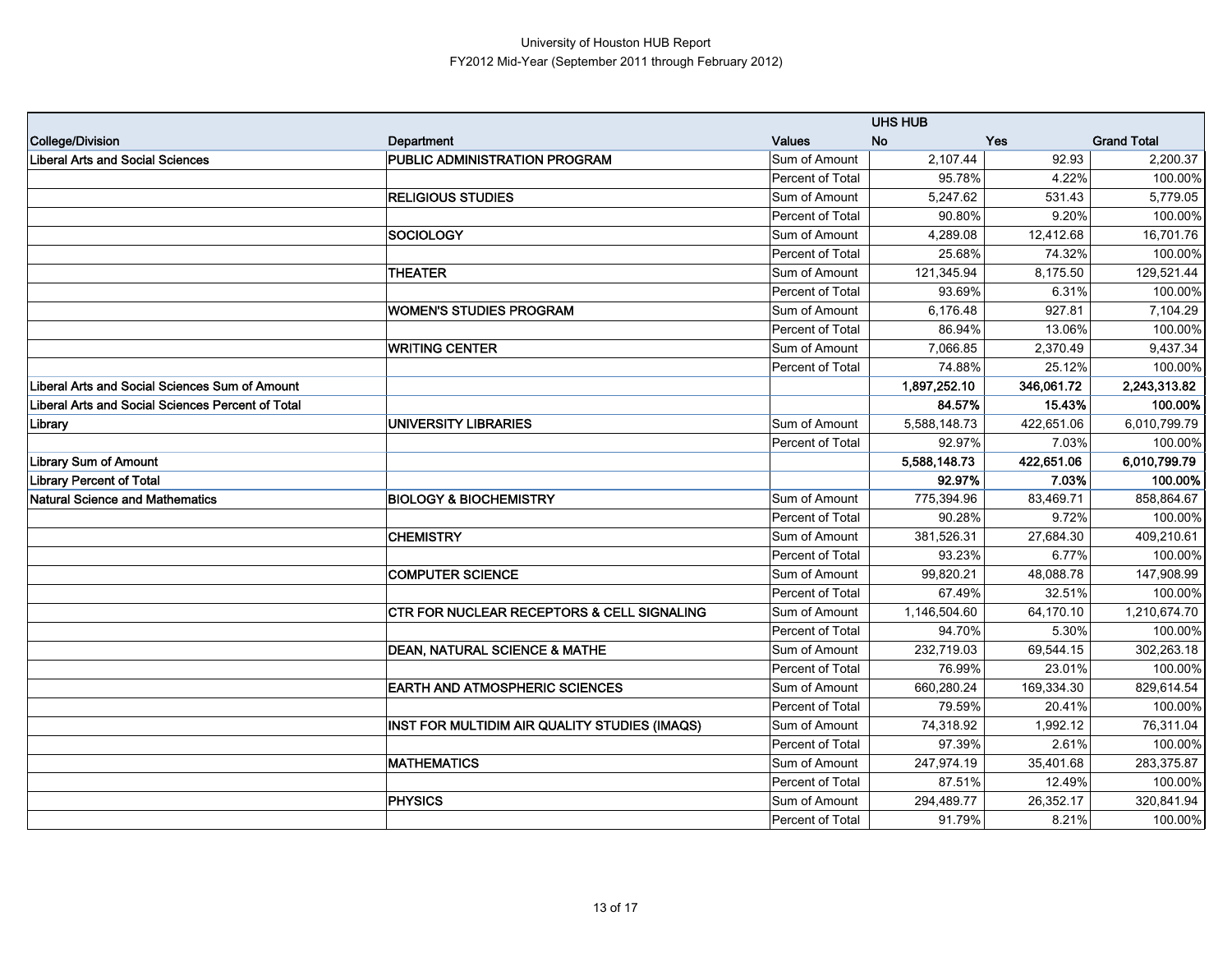|                                                  |                                           |                  | <b>UHS HUB</b> |            |                    |
|--------------------------------------------------|-------------------------------------------|------------------|----------------|------------|--------------------|
| College/Division                                 | Department                                | <b>Values</b>    | <b>No</b>      | <b>Yes</b> | <b>Grand Total</b> |
| Natural Science and Mathematics Sum of Amount    |                                           |                  | 3,913,028.23   | 526,037.31 | 4,439,065.54       |
| Natural Science and Mathematics Percent of Total |                                           |                  | 88.15%         | 11.85%     | 100.00%            |
| Optometry                                        | <b>DEAN, OPTOMETRY</b>                    | Sum of Amount    | 236,358.13     | 62,574.34  | 298,932.47         |
|                                                  |                                           | Percent of Total | 79.07%         | 20.93%     | 100.00%            |
|                                                  | OPT VISION SCIENCES                       | Sum of Amount    | 247,252.98     | 15,025.16  | 262,278.14         |
|                                                  |                                           | Percent of Total | 94.27%         | 5.73%      | 100.00%            |
|                                                  | <b>OPTOMETRY CLINIC</b>                   | Sum of Amount    | 521,415.92     | 49,788.32  | 571,204.24         |
|                                                  |                                           | Percent of Total | 91.28%         | 8.72%      | 100.00%            |
| <b>Optometry Sum of Amount</b>                   |                                           |                  | 1,005,027.03   | 127,387.82 | 1,132,414.85       |
| <b>Optometry Percent of Total</b>                |                                           |                  | 88.75%         | 11.25%     | 100.00%            |
| Pharmacy                                         | <b>CLINICAL PHARMACY &amp; ADMINISTRA</b> | Sum of Amount    | 92,260.69      | 3,788.75   | 96,049.44          |
|                                                  |                                           | Percent of Total | 96.06%         | 3.94%      | 100.00%            |
|                                                  | <b>DEAN, PHARMACY</b>                     | Sum of Amount    | 812,167.76     | 22,599.69  | 834,767.45         |
|                                                  |                                           | Percent of Total | 97.29%         | 2.71%      | 100.00%            |
|                                                  | PHARMACOLOGICAL & PHARMACEUTIC            | Sum of Amount    | 193,226.86     | 7,726.84   | 200,953.70         |
|                                                  |                                           | Percent of Total | 96.15%         | 3.85%      | 100.00%            |
| <b>Pharmacy Sum of Amount</b>                    |                                           |                  | 1,097,655.31   | 34,115.28  | 1,131,770.59       |
| <b>Pharmacy Percent of Total</b>                 |                                           |                  | 96.99%         | 3.01%      | 100.00%            |
| Research                                         | <b>ANIMAL CARE OPERATIONS</b>             | Sum of Amount    | 274,670.90     | 21,591.54  | 296,262.44         |
|                                                  |                                           | Percent of Total | 92.71%         | 7.29%      | 100.00%            |
|                                                  | <b>CENTER FOR ADVANCED MATERIALS</b>      | Sum of Amount    | 28,583.88      | 667.70     | 29,251.58          |
|                                                  |                                           | Percent of Total | 97.72%         | 2.28%      | 100.00%            |
|                                                  | CENTER FOR MATERIALS CHEMISTRY (CMC)      | Sum of Amount    | 39.50          | 167.74     | 207.24             |
|                                                  |                                           | Percent of Total | 19.06%         | 80.94%     | 100.00%            |
|                                                  | <b>CTR FOR BIOMED/ENVIRON GENOMIC</b>     | Sum of Amount    | 42,220.63      | 2,001.97   | 44,222.60          |
|                                                  |                                           | Percent of Total | 95.47%         | 4.53%      | 100.00%            |
|                                                  | CTR NEURO AND BIOMECH RESEARCH            | Sum of Amount    | 25,109.00      | 217.03     | 25,326.03          |
|                                                  |                                           | Percent of Total | 99.14%         | 0.86%      | 100.00%            |
|                                                  | <b>ENVIRONMENTAL INSTIT-HOUSTON</b>       | Sum of Amount    | 589.28         |            | 589.28             |
|                                                  |                                           | Percent of Total | 100.00%        | 0.00%      | 100.00%            |
|                                                  | <b>GRANTS AND CONTRACTS</b>               | Sum of Amount    | 2,089.66       | 211.90     | 2,301.56           |
|                                                  |                                           | Percent of Total | 90.79%         | 9.21%      | 100.00%            |
|                                                  | <b>HOUSTON COASTAL CENTER</b>             | Sum of Amount    | 17,953.45      | 163.42     | 18,116.87          |
|                                                  |                                           | Percent of Total | 99.10%         | 0.90%      | 100.00%            |
|                                                  | <b>INSTITUTE FOR MOLECULAR DESIGN</b>     | Sum of Amount    | 103,691.84     |            | 103,691.84         |
|                                                  |                                           | Percent of Total | 100.00%        | 0.00%      | 100.00%            |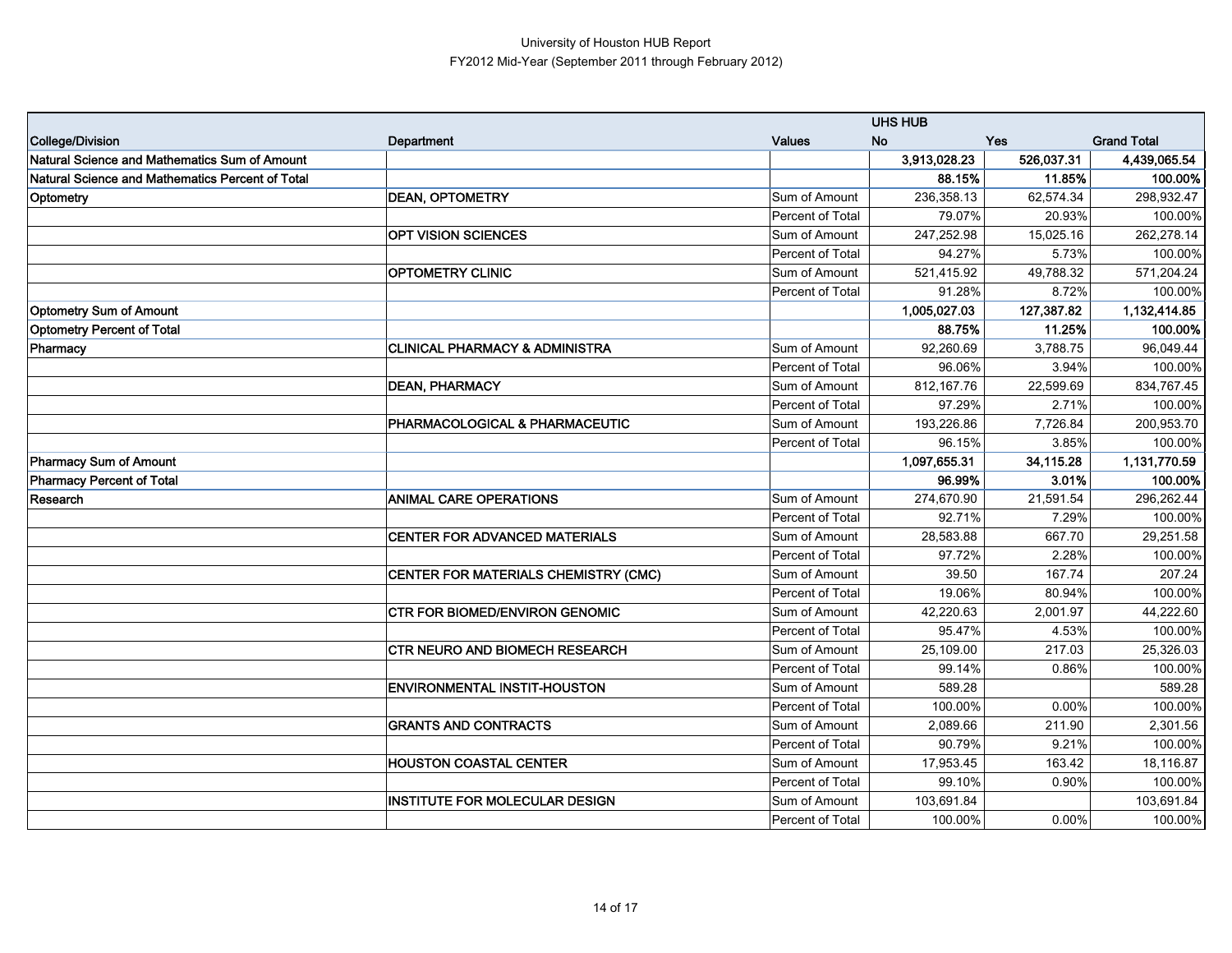|                                  |                                         |                         | <b>UHS HUB</b> |            |                    |
|----------------------------------|-----------------------------------------|-------------------------|----------------|------------|--------------------|
| College/Division                 | Department                              | <b>Values</b>           | <b>No</b>      | <b>Yes</b> | <b>Grand Total</b> |
| Research                         | <b>INSTITUTE FOR NANOENERGY</b>         | Sum of Amount           | 15,858.29      | 225.00     | 16,083.29          |
|                                  |                                         | Percent of Total        | 98.60%         | 1.40%      | 100.00%            |
|                                  | <b>INSTITUTE FOR SPACE SYSTEMS</b>      | Sum of Amount           | 3,481.16       |            | 3,481.16           |
|                                  |                                         | Percent of Total        | 100.00%        | 0.00%      | 100.00%            |
|                                  | OFFICE OF TECHNOLOGY MANAGEMENT         | Sum of Amount           | 467,895.22     |            | 467,895.22         |
|                                  |                                         | Percent of Total        | 100.00%        | 0.00%      | 100.00%            |
|                                  | <b>RESEARCH DIVISION OFFICE</b>         | Sum of Amount           | 339,135.90     | 18,278.35  | 357,414.25         |
|                                  |                                         | <b>Percent of Total</b> | 94.89%         | 5.11%      | 100.00%            |
|                                  | <b>RESEARCH FINANCIAL SERVICES</b>      | Sum of Amount           | 1,226.02       | 106.76     | 1,332.78           |
|                                  |                                         | Percent of Total        | 91.99%         | 8.01%      | 100.00%            |
|                                  | <b>RESEARCH INFORMATION CENTER</b>      | Sum of Amount           | 14,807.40      | 1,224.93   | 16,032.33          |
|                                  |                                         | Percent of Total        | 92.36%         | 7.64%      | 100.00%            |
|                                  | RESEARCH POLICIES/COMPLIANCE/COMMITTEES | Sum of Amount           | 1,973.38       | 166.50     | 2,139.88           |
|                                  |                                         | Percent of Total        | 92.22%         | 7.78%      | 100.00%            |
|                                  | <b>TIMES</b>                            | Sum of Amount           | 156,943.51     | 46,444.42  | 203,387.93         |
|                                  |                                         | Percent of Total        | 77.16%         | 22.84%     | 100.00%            |
|                                  | TX CTR SUPERCONDUCTIVITY AT UH          | Sum of Amount           | 582,899.88     | 20,335.03  | 603,234.91         |
|                                  |                                         | Percent of Total        | 96.63%         | 3.37%      | 100.00%            |
|                                  | TX LEARNING/COMPUTATIONAL CTR           | Sum of Amount           | 152,632.81     | 19,109.88  | 171,742.69         |
|                                  |                                         | Percent of Total        | 88.87%         | 11.13%     | 100.00%            |
|                                  | TX OBESITY RESEARCH CENTER              | Sum of Amount           | 60.99          | 6.80       | 67.79              |
|                                  |                                         | Percent of Total        | 89.97%         | 10.03%     | 100.00%            |
|                                  | UH WIND CLUSTER                         | Sum of Amount           | 21,000.00      |            | 21,000.00          |
|                                  |                                         | Percent of Total        | 100.00%        | 0.00%      | 100.00%            |
| Research Sum of Amount           |                                         |                         | 2,252,862.70   | 130,918.97 | 2,383,781.67       |
| <b>Research Percent of Total</b> |                                         |                         | 94.51%         | 5.49%      | 100.00%            |
| <b>Student Affairs</b>           | <b>CAMPUS RECREATION</b>                | Sum of Amount           | 196,522.15     | 37,251.38  | 233,773.53         |
|                                  |                                         | Percent of Total        | 84.07%         | 15.93%     | 100.00%            |
|                                  | <b>CENTER FOR STUDENT INVOLVEMENT</b>   | Sum of Amount           | 155, 177.93    | 4,350.08   | 159,528.01         |
|                                  |                                         | Percent of Total        | 97.27%         | 2.73%      | 100.00%            |
|                                  | <b>CHILDREN'S LEARNING CENTER</b>       | Sum of Amount           | 56,161.54      | 8,831.46   | 64,993.00          |
|                                  |                                         | Percent of Total        | 86.41%         | 13.59%     | 100.00%            |
|                                  | <b>COUNSELING AND PSYCH SVCS</b>        | Sum of Amount           | 7,965.50       | 4,255.89   | 12,221.39          |
|                                  |                                         | <b>Percent of Total</b> | 65.18%         | 34.82%     | 100.00%            |
|                                  | <b>CTR FOR LEADERSHIP &amp; FSL</b>     | Sum of Amount           | 12,949.30      | 1.317.67   | 14,266.97          |
|                                  |                                         | Percent of Total        | 90.76%         | 9.24%      | 100.00%            |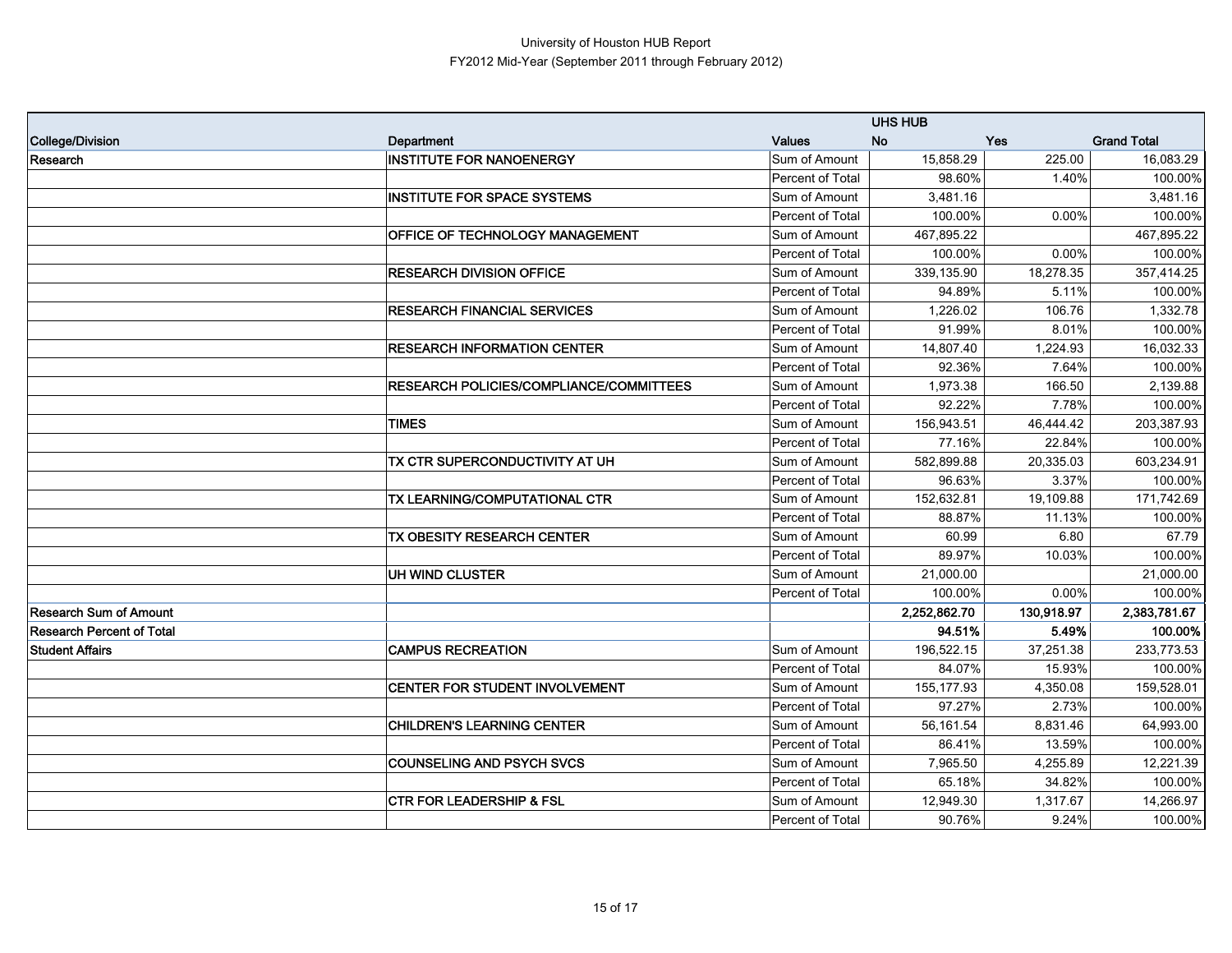|                                         |                                       |                  | <b>UHS HUB</b> |            |                    |
|-----------------------------------------|---------------------------------------|------------------|----------------|------------|--------------------|
| <b>College/Division</b>                 | Department                            | <b>Values</b>    | <b>No</b>      | <b>Yes</b> | <b>Grand Total</b> |
| <b>Student Affairs</b>                  | <b>DEAN OF STUDENTS</b>               | Sum of Amount    | 31,275.36      | 7,771.63   | 39,046.99          |
|                                         |                                       | Percent of Total | 80.10%         | 19.90%     | 100.00%            |
|                                         | <b>RELIGION CENTER</b>                | Sum of Amount    | 1,537.14       | 190.89     | 1,728.03           |
|                                         |                                       | Percent of Total | 88.95%         | 11.05%     | 100.00%            |
|                                         | <b>RESIDENTIAL LIFE &amp; HOUSING</b> | Sum of Amount    | 484,657.29     | 26,632.60  | 511,289.89         |
|                                         |                                       | Percent of Total | 94.79%         | 5.21%      | 100.00%            |
|                                         | <b>STUDENT AFFAIRS</b>                | Sum of Amount    | 86,057.41      | 13,882.44  | 99,939.85          |
|                                         |                                       | Percent of Total | 86.11%         | 13.89%     | 100.00%            |
|                                         | <b>STUDENT HEALTH CENTER</b>          | Sum of Amount    | 146,301.16     | 67,753.95  | 214,055.11         |
|                                         |                                       | Percent of Total | 68.35%         | 31.65%     | 100.00%            |
|                                         | <b>STUDENT PHARMACY</b>               | Sum of Amount    | 2,569.91       | 88.11      | 2,658.02           |
|                                         |                                       | Percent of Total | 96.69%         | 3.31%      | 100.00%            |
|                                         | <b>STUDENT PUBLICATIONS</b>           | Sum of Amount    | 45,035.70      | 1,415.09   | 46,450.79          |
|                                         |                                       | Percent of Total | 96.95%         | 3.05%      | 100.00%            |
|                                         | UNIVERSITY CAREER SERVICES            | Sum of Amount    | 10,235.02      | 17,116.11  | 27,351.13          |
|                                         |                                       | Percent of Total | 37.42%         | 62.58%     | 100.00%            |
|                                         | <b>UNIVERSITY CENTER</b>              | Sum of Amount    | 383,397.08     | 19,018.84  | 402,415.92         |
|                                         |                                       | Percent of Total | 95.27%         | 4.73%      | 100.00%            |
| <b>Student Affairs Sum of Amount</b>    |                                       |                  | 1,619,842.49   | 209,876.14 | 1,829,718.63       |
| <b>Student Affairs Percent of Total</b> |                                       |                  | 88.53%         | 11.47%     | 100.00%            |
| Technology                              | CENTER FOR APPLIED TECHNOLOGY         | Sum of Amount    | 27,383.43      | 647.85     | 28,031.28          |
|                                         |                                       | Percent of Total | 97.69%         | 2.31%      | 100.00%            |
|                                         | <b>CENTER FOR FUTURE OF HEALTH</b>    | Sum of Amount    | 2,610.14       | 2,097.46   | 4,707.60           |
|                                         |                                       | Percent of Total | 55.45%         | 44.55%     | 100.00%            |
|                                         | <b>CENTER FOR LIFE SCIENCES TECH</b>  | Sum of Amount    | 18.685.81      | 11,035.95  | 29,721.76          |
|                                         |                                       | Percent of Total | 62.87%         | 37.13%     | 100.00%            |
|                                         | CENTER FOR TECHNOLOGY LITERACY        | Sum of Amount    | 257,256.23     | 4,311.56   | 261,567.79         |
|                                         |                                       | Percent of Total | 98.35%         | 1.65%      | 100.00%            |
|                                         | <b>CONSTRUCTION MANAGEMENT</b>        | Sum of Amount    | 11,027.87      | 137.09     | 11,164.96          |
|                                         |                                       | Percent of Total | 98.77%         | 1.23%      | 100.00%            |
|                                         | <b>DEAN, TECHNOLOGY</b>               | Sum of Amount    | 136,593.72     | 137,963.56 | 274,557.28         |
|                                         |                                       | Percent of Total | 49.75%         | 50.25%     | 100.00%            |
|                                         | <b>ENGINEERING TECHNOLOGY</b>         | Sum of Amount    | 159,202.19     | 59,741.54  | 218,943.73         |
|                                         |                                       | Percent of Total | 72.71%         | 27.29%     | 100.00%            |
|                                         | <b>HUMAN DEVELOP AND CONSUMER SCI</b> | Sum of Amount    | 43,087.44      | 9,372.45   | 52,459.89          |
|                                         |                                       | Percent of Total | 82.13%         | 17.87%     | 100.00%            |